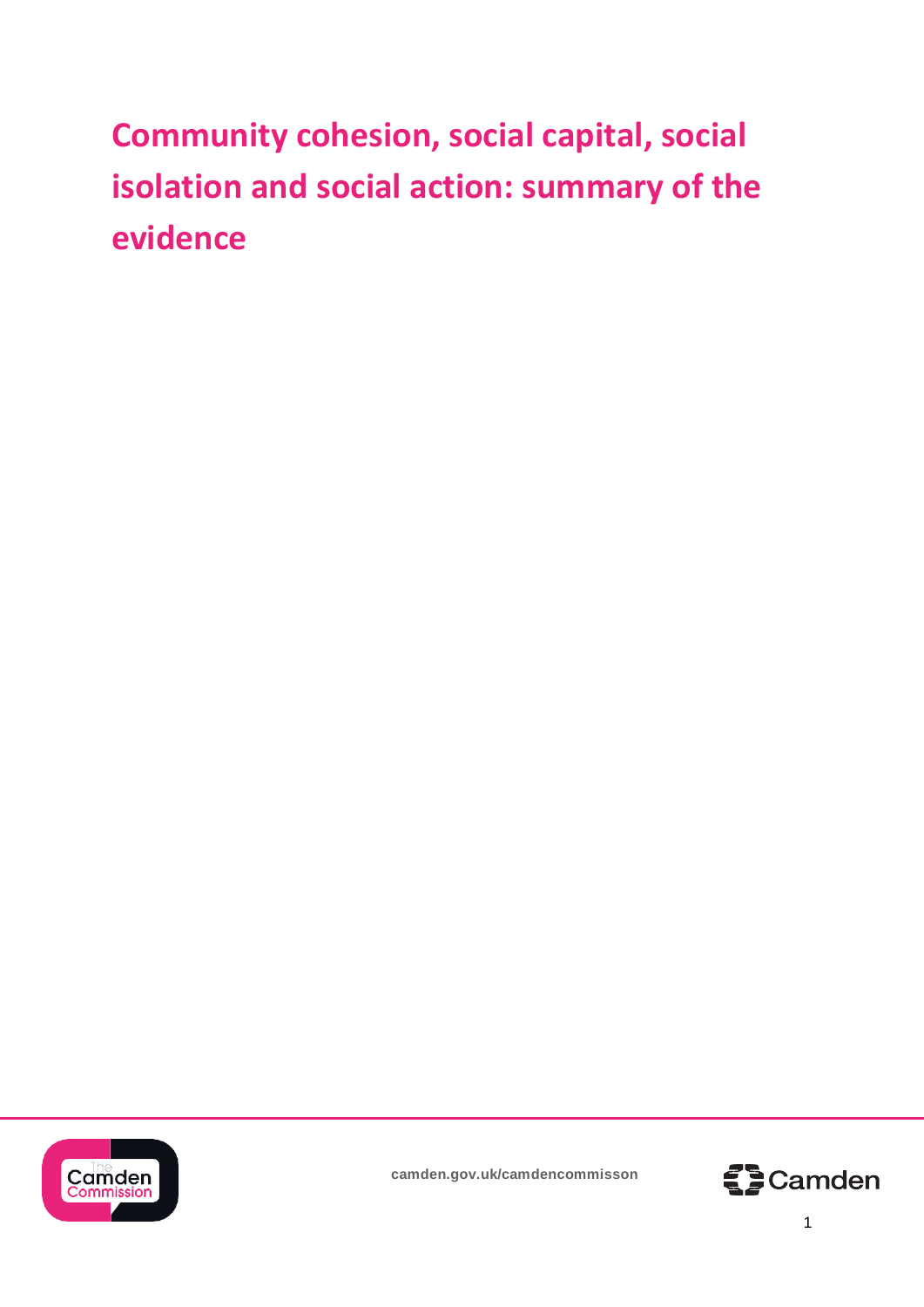# **1. Introduction**

1.1. The purpose of this document is to summarise evidence such as local data and policy and practice elsewhere which may be of use to the Commission in their discussion of these topics. It is structured around the questions agreed by the Commission for this topic:

| <b>General questions</b>                                                                                                                                                                                                                                                                                                                                                                | Specific questions for this topic                                                                                                                                                                                                                                                                                                                                                                                                                                                                                                                                                                    |
|-----------------------------------------------------------------------------------------------------------------------------------------------------------------------------------------------------------------------------------------------------------------------------------------------------------------------------------------------------------------------------------------|------------------------------------------------------------------------------------------------------------------------------------------------------------------------------------------------------------------------------------------------------------------------------------------------------------------------------------------------------------------------------------------------------------------------------------------------------------------------------------------------------------------------------------------------------------------------------------------------------|
| What are we aiming for given the<br>levers and influence we have?<br>What are we already doing well<br>we can build on, and is there<br>anything we should stop or do less<br>of?<br>What works elsewhere and could<br>it work in Camden too?<br>What is the role of partners, and<br>how do we create the conditions<br>for effective systems leadership to<br>meet shared challenges? | Why are community cohesion and<br>social capital important to Camden<br>i.e. what does it achieve?<br>How would we rate community<br>cohesion and social capital in the<br>borough?<br>What factors cause community<br>cohesion and social capital?<br>How best for a local authority to<br>promote community cohesion and<br>social capital in the borough?<br>What is the impact of social<br>isolation and loneliness, and how<br>can this be reduced?<br>maximise<br>How<br>and<br>can<br>we<br>mobilise the positive potential of<br>social action, ensuring<br>it<br><b>IS</b><br>sustainable? |

- 1.2. There is some overlap between the general and specific questions so we have grouped them accordingly.
- 1.3. It draws on the evidence base produced for the Commission's first meeting, and is underpinned by several supporting documents:
	- a note of a community and stakeholder meeting on cohesion organised to inform the commission's work,
	- a review of what the council currently does to support the community in these areas, and;
	- a review of the available local data.
- 1.4. The national public policy debate on community cohesion has tended to focus on ethnicity, and more recently immigration and religion, as causes of a lack of cohesion between what are assumed to be largely internally cohesive groups. This paper argues that this approach does not reflect the realities of a socially "super-diverse" place like Camden where the relationship between individuals and communities is more complex - many people have multiple identities and ethnicity and religion do not necessarily define communities. Other dimensions such as housing and income are equally as important to community cohesion.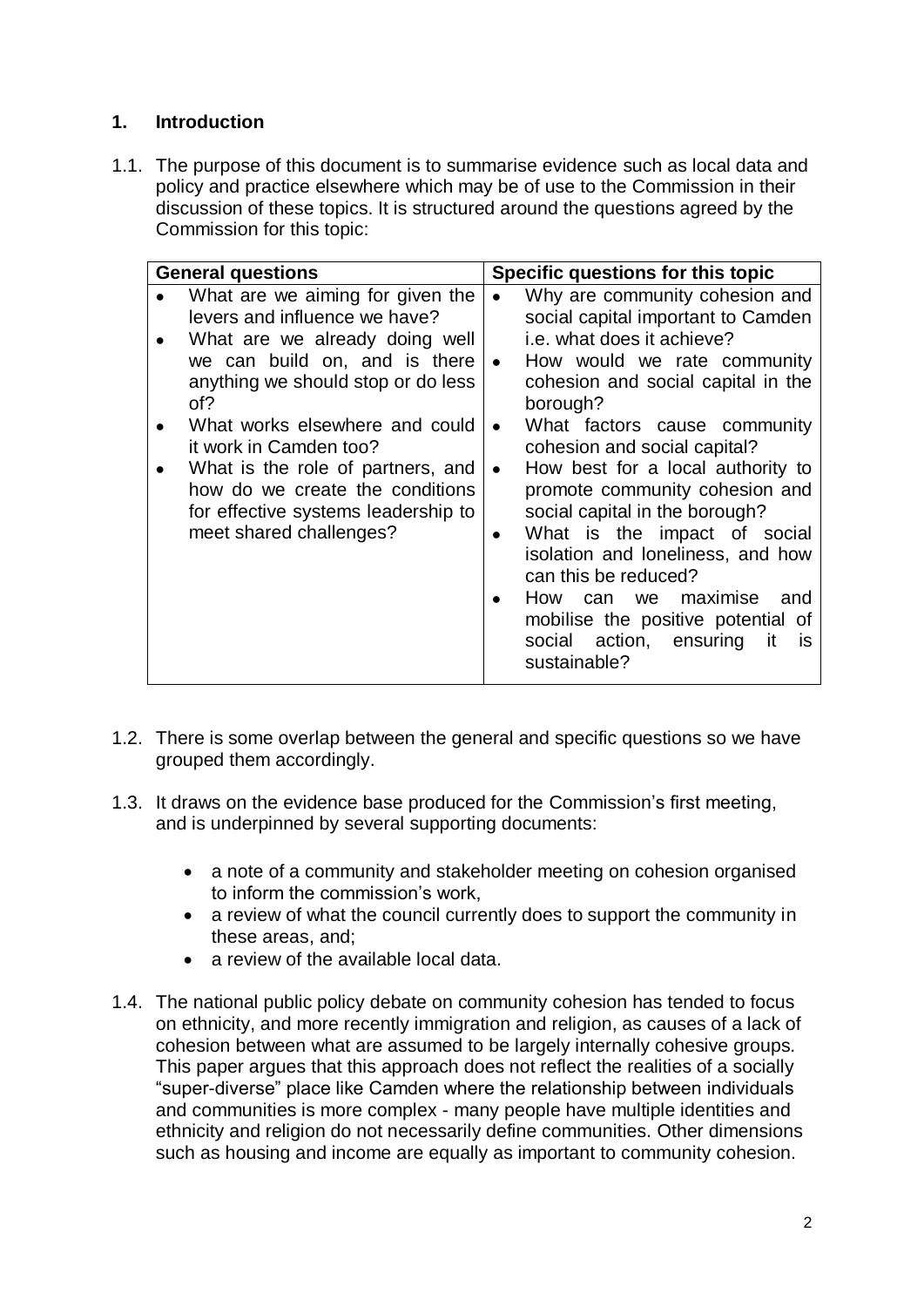- 1.5. The term **community cohesion** came to prominence in public policy in 2001 after riots in Bradford, Oldham and Burnley. It is used largely interchangeably with **social cohesion** in the UK public policy context. Professor Ted Cantle's report outlined the segregation of communities living 'parallel lives'. Since then, the Government has developed and updated a number of working definitions of cohesion. Some of the recurring key principles were:
	- People from different backgrounds having similar opportunities
	- An awareness of people's rights and responsibilities
	- People trusting one another and trusting local institutions to act fairly
	- A shared future and sense of belonging
	- Valuing what communities have in common, alongside a recognition of the value of diversity
	- $\bullet$  Strong relationships between people from different backgrounds<sup>1</sup>.
- 1.6. Since 2010 the public policy focus has shifted towards the term **integration**<sup>2</sup> . This culminated in 'The Casey Review: a review into opportunity and integration' Commissioned by the government at the end of 2015 and was published in December 2016. It dominates the current public debate on integration and cohesion in the UK and it cannot be ignored in the current climate. The author, Dame Louise Casey, stated her aim of looking at 'not just about how well we get on with each other but how well we all do compared to each other… what divides communities and gives rise to anxiety, prejudice, alienation and a sense of grievance' and how to 'build more cohesive communities'.
- 1.7. In the wake of the Casey Review, much of the current public discourse on cohesion and integration is either explicitly or implicitly about race, ethnicity and religion and increasingly immigration. The Casey Review was criticised in some quarters for focusing almost exclusively on ethnicity and religion<sup>3</sup>. Less attention is paid to other potential divisions in society such as social class/income and age, which are arguably just as relevant in Camden. In this context, a wider and more neutral term, **social integration**, appears to be gaining ground and has been adopted by the Mayor of London.
- 1.8. **Social capital** has been defined as "the collective value of all social networks (who people know), and the inclinations that arise from these networks to do things for each other (norms of reciprocity)<sup> $n<sup>4</sup>$ . The term was popularised in</sup> public policy circles by Robert Putnam's 2000 book, *Bowling Alone*. Putnam identifies "two main components of the concept: *bonding* social capital and *bridging* social capital, the creation of which Putnam credits to Ross Gittell and Avis Vidal. Bonding refers to the value assigned to social networks between

 $\overline{\phantom{a}}$ DCLG quidance 2008,

<sup>&</sup>lt;sup>2</sup> [DCLG, creating the conditions for integration, 2012](https://www.gov.uk/government/uploads/system/uploads/attachment_data/file/7504/2092103.pdf)

<sup>3</sup> See [https://www.theguardian.com/world/2016/dec/04/social-integration-louise-casey-uk-report-condemns](https://www.theguardian.com/world/2016/dec/04/social-integration-louise-casey-uk-report-condemns-failings)**[failings](https://www.theguardian.com/world/2016/dec/04/social-integration-louise-casey-uk-report-condemns-failings)** 

<sup>4</sup> [https://en.wikipedia.org/wiki/Social\\_capital](https://en.wikipedia.org/wiki/Social_capital)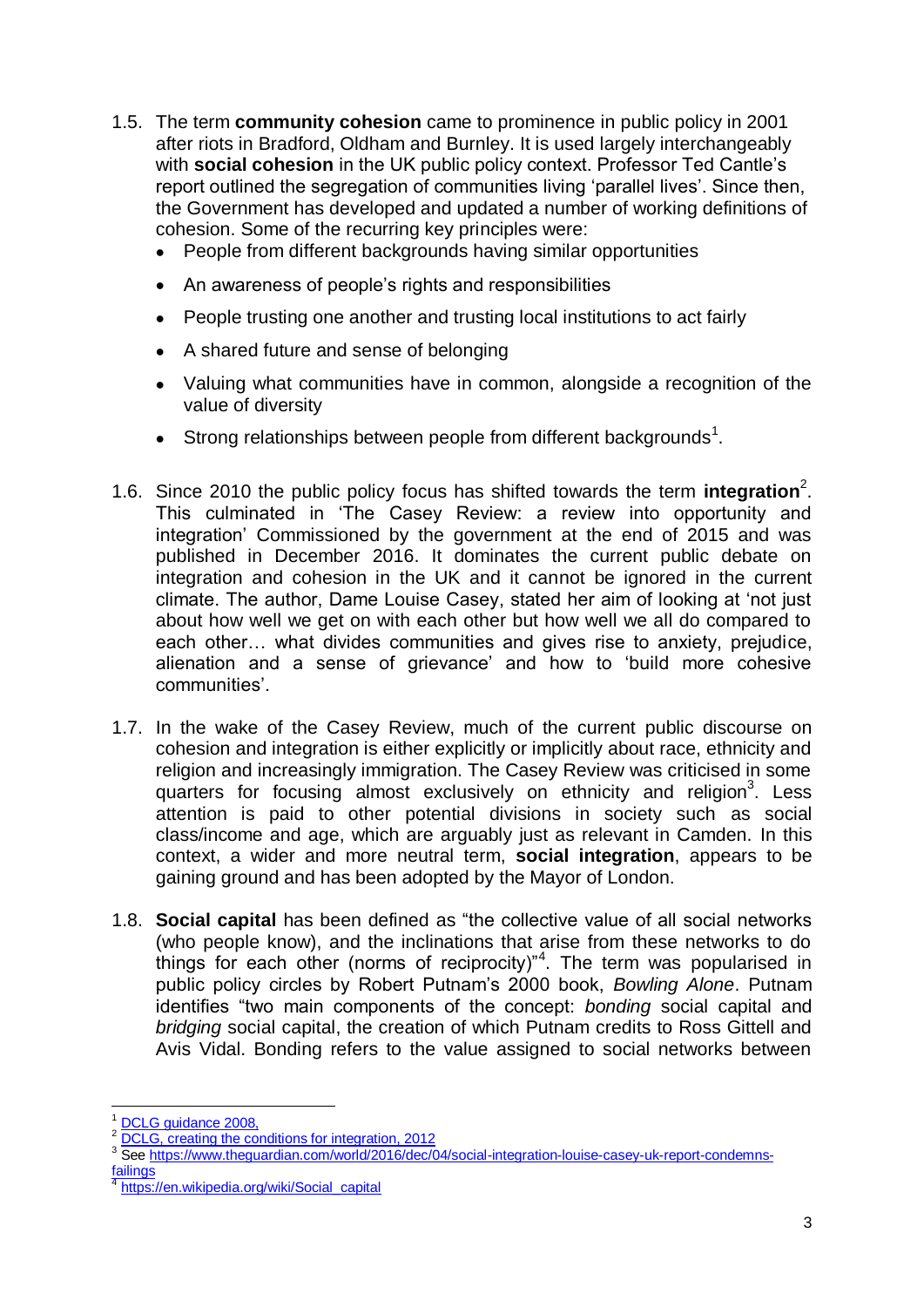homogeneous groups of people and bridging refers to that of social networks between socially heterogeneous groups"<sup>5</sup>.

- 1.9. **Social isolation** is a state of complete or near-complete lack of contact between an individual and society. It differs from **loneliness**, which reflects a temporary lack of contact with other humans<sup>6</sup>.
- 1.10.**Social action** is "about people coming together to help improve their lives and solve the problems that are important in their communities. It can broadly be defined as practical action in the service of others, which is (i) carried out by individuals or groups of people working together, (ii) not mandated and not for profit, (iii) done for the good of others – individuals, communities and/or society, and (iv) bringing about social change and or value"<sup>7</sup>. Social action focuses on means as well as ends or, more accurately, sees the means as an important influence on the ends. It is not just about providing services to people, it is about involving and empowering them, using what they already have and sustaining the impact beyond the period of intervention. This focus is typified in approaches such as asset-based community development and community organising. Needless to say, this is harder to do and evidence than the voluntary sector providing services in a traditional way.
- **2. What are we aiming for given the levers and influence we have? What are we already doing well we can build on, and is there anything we should stop or do less of? What is the role of partners, and how do we create the conditions for effective systems leadership to meet shared challenges?**
- 2.1. This section summarises the key council and partner services that promote cohesion in Camden as set out in the overview paper of levers and activity in Camden. It finds that Camden deploys a wide range of activities and initiatives to foster cohesion in Camden, including a strong focus on resilience building within communities and families.
- 2.2. In keeping with the Camden Plan aim of *Investing in our communities to ensure sustainable neighbourhoods, k*ey outcomes of the council's cohesion work have been:
	- for Camden to be a place where everyone who lives, visits or works in the borough feels that they belong and can safely participate in local life
	- that the borough is a place where people support one another to increase resilience and improve the quality of community life.
- 2.3. The priority areas for the council's cohesion work have been identified as to:
	- create opportunities to bring people from different backgrounds together
	- create an environment that encourages and enables people who live work and study in the borough to participate in civic activity and social action

 $\frac{1}{5}$  Ibid.

<sup>&</sup>lt;sup>6</sup> [https://en.wikipedia.org/wiki/Social\\_isolation](https://en.wikipedia.org/wiki/Social_isolation)

<sup>&</sup>lt;sup>7</sup> Cabinet Office. (2015). [Social action: Harnessing the potential: A discussion paper](http://www.gov.uk/government/publications/social-action-harnessing-the-potential)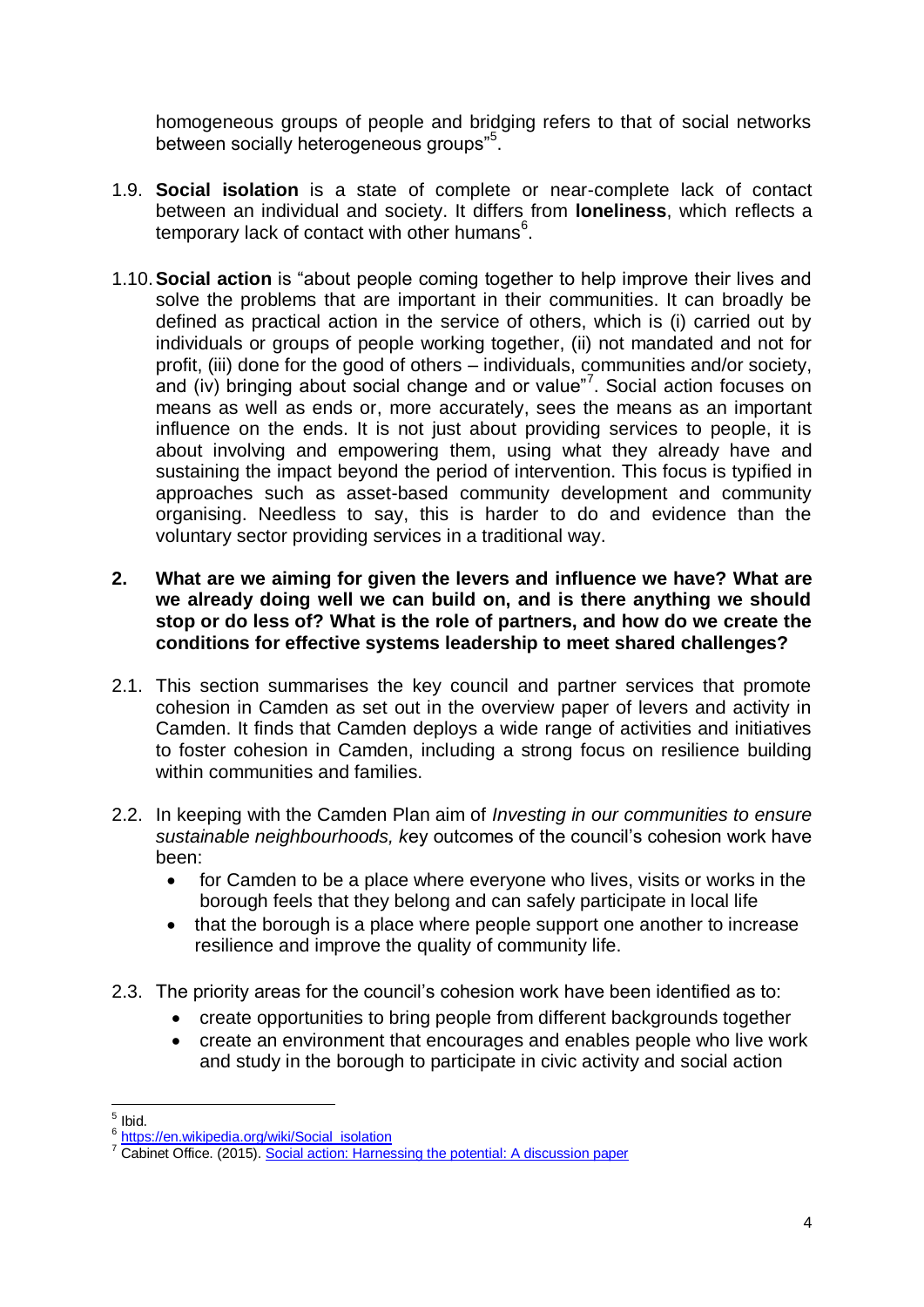- work with our partners to make sure that people feel safe and part of the wider community
- work with community safety partners to mitigate hate crime
- encourage the reporting of hate crimes.
- 2.4. In broad terms, the approach of Camden for delivery of community cohesion outcomes has been in a range of ways including mainstream service delivery, targeted interventions, community-led solutions and through engagement activity. This work can be grouped in the following way:
	- (1) **Convening.** Bringing together a network of social actors which contribute to social cohesion including work with the faith community and relevant VCS groups;
	- (2) **Providing or facilitating congregational space** sites of interaction/mixing for example events, community festivals and the use of community space through planning process as part of our approach to placeshaping;
	- (3) **Preventative services** in response to early indicators of a breakdown in community cohesion such as the Prevent agenda;
	- (4) **Reactive services** in response to tensions and breakdown in community cohesion such as our work through Community Safety;
	- (5) **Wider strategic levers for mixed communities** housing, education, employment and skills

### **3. Why are community cohesion and social capital important to Camden i.e. what does it achieve?**

- 3.1. As noted above, the public policy debate, typified by the Casey Review, on community cohesion and integration tends to focus on ethnicity, religion and migration, in particular what ethnic minorities and migrants should do to integrate into "British" life. To some extent this "traditional" view of social cohesion is relevant to Camden. The borough is home to significant Bangladeshi and Somali communities who face many of the social challenges faced by minority ethnic and Muslim communities elsewhere in the UK. The Council has long taken steps to support social cohesion in this sense e.g. organising an inter-faith forum, funding local Bangladeshi and Somali voluntary organisations, participation in the Prevent programme etc.
- 3.2. However the traditional view does not fully capture the opportunities and challenges relating to social cohesion and social capital in Camden. In common with much of London, Camden is ethnically "super-diverse" <sup>8</sup> with no one minority ethnic group dominating in much of the borough. Our analysis below shows that the social make-up of Camden is complex. Social cleavages around class, income and housing tenure are as important if not more important than ethnicity. Indeed the stakeholder meeting on community cohesion identified housing as the greatest challenge to community cohesion in the borough, particularly the lack of affordable housing and the private rented sector where

 8 <https://en.wikipedia.org/wiki/Superdiversity>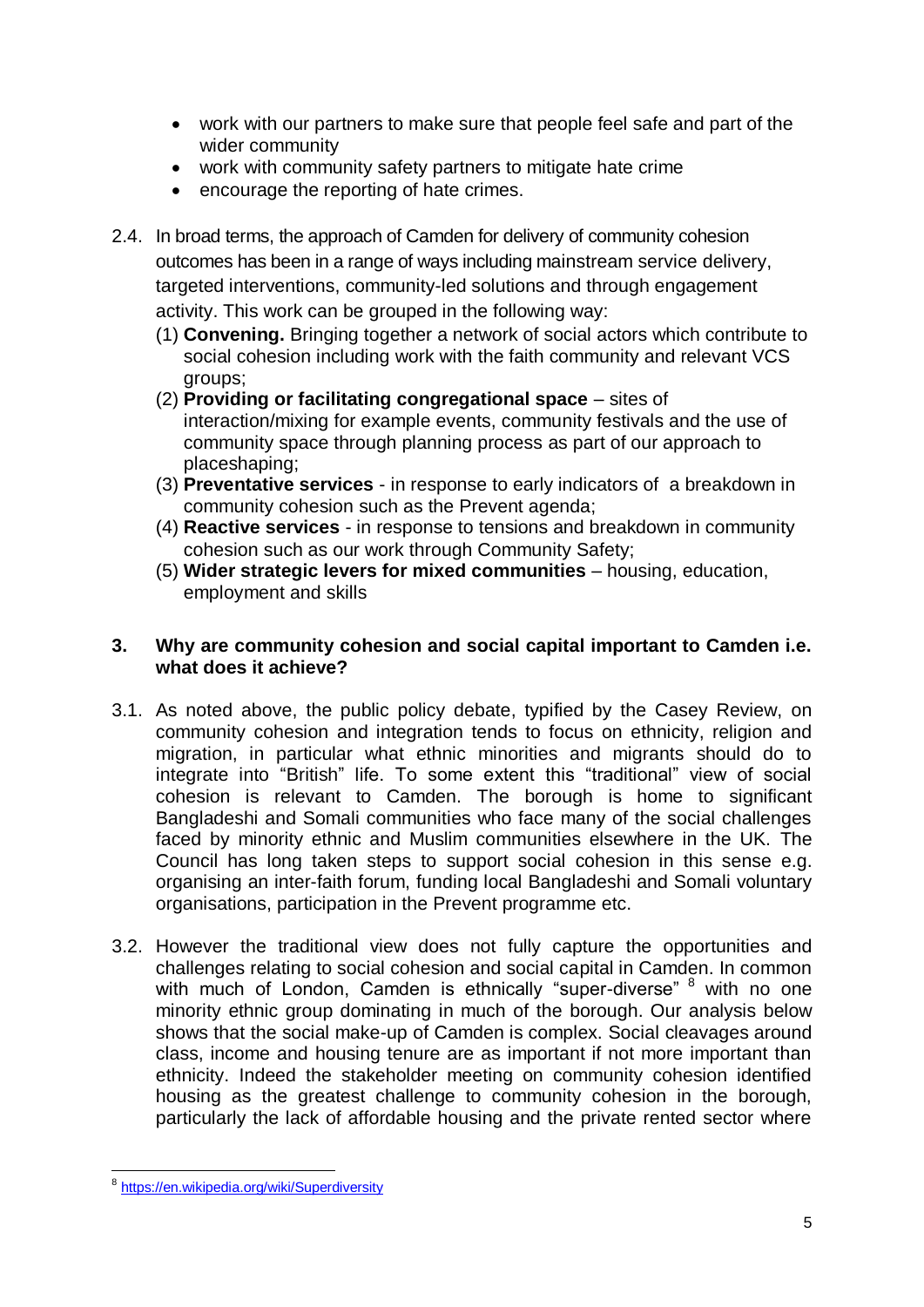population churn, spatial segregation from other tenures and a lack of access to community spaces works against community cohesion.

- 3.3. The relationship between population churn and social cohesion is important to Camden. Migration, both domestic and international, to and from Camden largely consists of students and young professionals so poses different challenges to other areas experiencing high migration which are largely typified by inflows of low-skilled workers from Eastern Europe. Alongside these migrants, there are nevertheless many long term residents of the borough, typically in social housing and owner occupiers, who may have strong social networks. Age and tenure are closely related as long term residents tend to be older. To some extent this is inevitable and almost axiomatic, but it is also related to tenure in that buying a house or securing a council tenancy was much easier to do in Camden in the past. However the RSA's Connected Communities report shows that older people tend to be at one or other extreme in terms of social capital – either well-connected in their local community or at the other extreme, very isolated $9$ . The social isolation of older people will be a growing challenge for the borough as Camden's population ages over the coming years.
- 3.4. So what does this mean for social cohesion and social capital in Camden? Its super diversity means the insider/outsider assumptions that underpin much integration discourse do not reflect the social fabric of Camden where almost everyone is an "outsider" to some degree. In Camden social cohesion should be something that everyone can contribute to and benefit from, regardless of their income, age, tenure, ethnicity, religion, disability or sexuality. This could be described as a "universalist" view of social cohesion and social capital.
- 3.5. The Mayor of London has identified "social integration" as a priority for his administration and has appointed Matthew Ryder as his Deputy Mayor in this area. The Mayor's definition of social integration describes the Camden context well:

Promoting social integration means ensuring that people of different faiths, ethnicities, social backgrounds and generations don't just tolerate one another or live side-by-side, but actually meet and mix with one another and forge relationships as friends and neighbours, as well as citizens. We know that when this happens, trust grows, communities flourish and become more productive, healthier and, ultimately, more prosperous for everyone<sup>10</sup>.

3.6. As well as reinforcing the universal nature of social integration, this strongly implies that "bridging" social capital is what government should be seeking to promote rather than "bonding" social capital. Indeed the literature identifies bonding social capital as potentially harmful both to people within that social group e.g. restrictive of their freedom and to society more generally e.g. it can be exclusionary<sup>11</sup>. It is a constant dilemma for voluntary and community organisations (and their funders such as local authorities) to get the balance

 $\overline{\phantom{a}}$ <sup>9</sup> [https://www.thersa.org/action-and-research/rsa-projects/public-services-and-communities-folder/connected](https://www.thersa.org/action-and-research/rsa-projects/public-services-and-communities-folder/connected-communities-social-inclusion-and-mental-wellbeing)[communities-social-inclusion-and-mental-wellbeing](https://www.thersa.org/action-and-research/rsa-projects/public-services-and-communities-folder/connected-communities-social-inclusion-and-mental-wellbeing) p. 46

<sup>&</sup>lt;sup>10</sup> <https://www.london.gov.uk/press-releases/mayoral/holds-social-integration-conference>

<sup>11</sup> [https://en.wikipedia.org/wiki/Social\\_capital#Evaluation](https://en.wikipedia.org/wiki/Social_capital#Evaluation)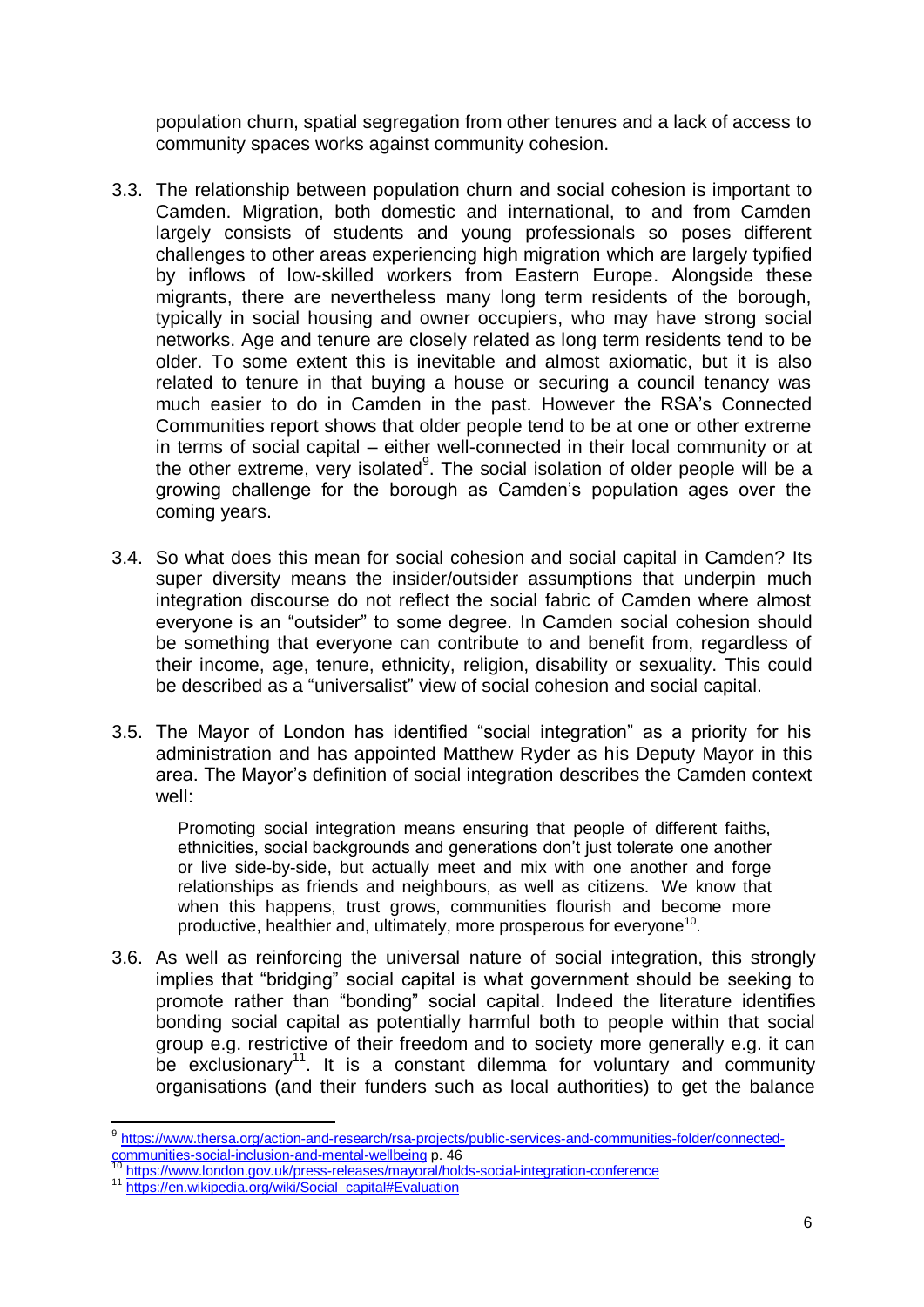right between inclusion and exclusion. Organisations like ethnic-based community groups or local residents' associations can easily be dominated by individuals who are not necessarily fully representative of the community they claim to represent. Camden does seek to promote bridging social capital but does also support groups which promote bonding social capital. While this is undoubtedly sometimes the right thing to do, particularly for disadvantaged groups, it could be argued that on occasions these groups have been exclusionary, albeit often inadvertently. The stakeholder meeting recognised the importance of building bridges between what was generally recognised as a strong infrastructure of voluntary sector, charities and faith groups.

- 3.7. Why should local authorities care about social cohesion and social capital given it is so difficult to measure and so difficult to influence? Ultimately social cohesion and social capital make an important contribution to what all residents want: well-being, quality of life or, in lay terms, happiness. Well-being has increasingly been a focus of public policy since Richard Layard's seminal book on the subject<sup>12</sup>. The RSA's report *Community Capital: the value of connected communities* provides evidence of the importance of feeling part of a community to subjective well-being – "relationships are the key to well-being – more so than social status or life circumstances<sup>"13</sup>. This is supported by a recent report by the Social Market Foundation which recommends that public policy should seek to "foster and cultivate strong, positive social networks provide channels that spread well-being"<sup>14</sup>. So if local authorities want to make a difference to people's well-being, then promoting social networks is something they should seek to do.
- 3.8. Alongside the benefits of social cohesion and social capital for well-being, they can also have preventative benefits. Approaches like asset-based community development and community organising can mobilise the community to act in a way which prevents the need for resource-intensive public services – the RSA's Connected Communities report describes how this worked in a deprived community in Littlehampton with focus on promoting healthy lifestyles<sup>15</sup>. This is a very different approach to how the "Big Society" agenda was interpreted by some namely harnessing social capital to allow disinvestment in some public services. While this may be justified in some cases and Camden has for example transferred libraries to the community, the preventative benefits of fostering social capital take longer to develop but potentially are much more beneficial for well-being.
- **4. How would we rate community cohesion, social capital, social isolation and social action in the borough?**

 $\overline{\phantom{a}}$ <sup>12</sup> <https://www.penguin.co.uk/books/54928/happiness/>

<sup>&</sup>lt;sup>13</sup> [https://www.thersa.org/globalassets/pdfs/reports/rsaj3718-connected-communities-report\\_web.pdf](https://www.thersa.org/globalassets/pdfs/reports/rsaj3718-connected-communities-report_web.pdf)<br><sup>14</sup>

http://www2.warwick.ac.uk/fac/soc/economics/research/centres/cage/manage/news/cage\_report\_understanding [happiness.pdf](http://www2.warwick.ac.uk/fac/soc/economics/research/centres/cage/manage/news/cage_report_understanding_happiness.pdf)

<sup>15</sup> [https://www.thersa.org/action-and-research/rsa-projects/public-services-and-communities-folder/connected](https://www.thersa.org/action-and-research/rsa-projects/public-services-and-communities-folder/connected-communities-social-inclusion-and-mental-wellbeing)[communities-social-inclusion-and-mental-wellbeing](https://www.thersa.org/action-and-research/rsa-projects/public-services-and-communities-folder/connected-communities-social-inclusion-and-mental-wellbeing) pp 33-34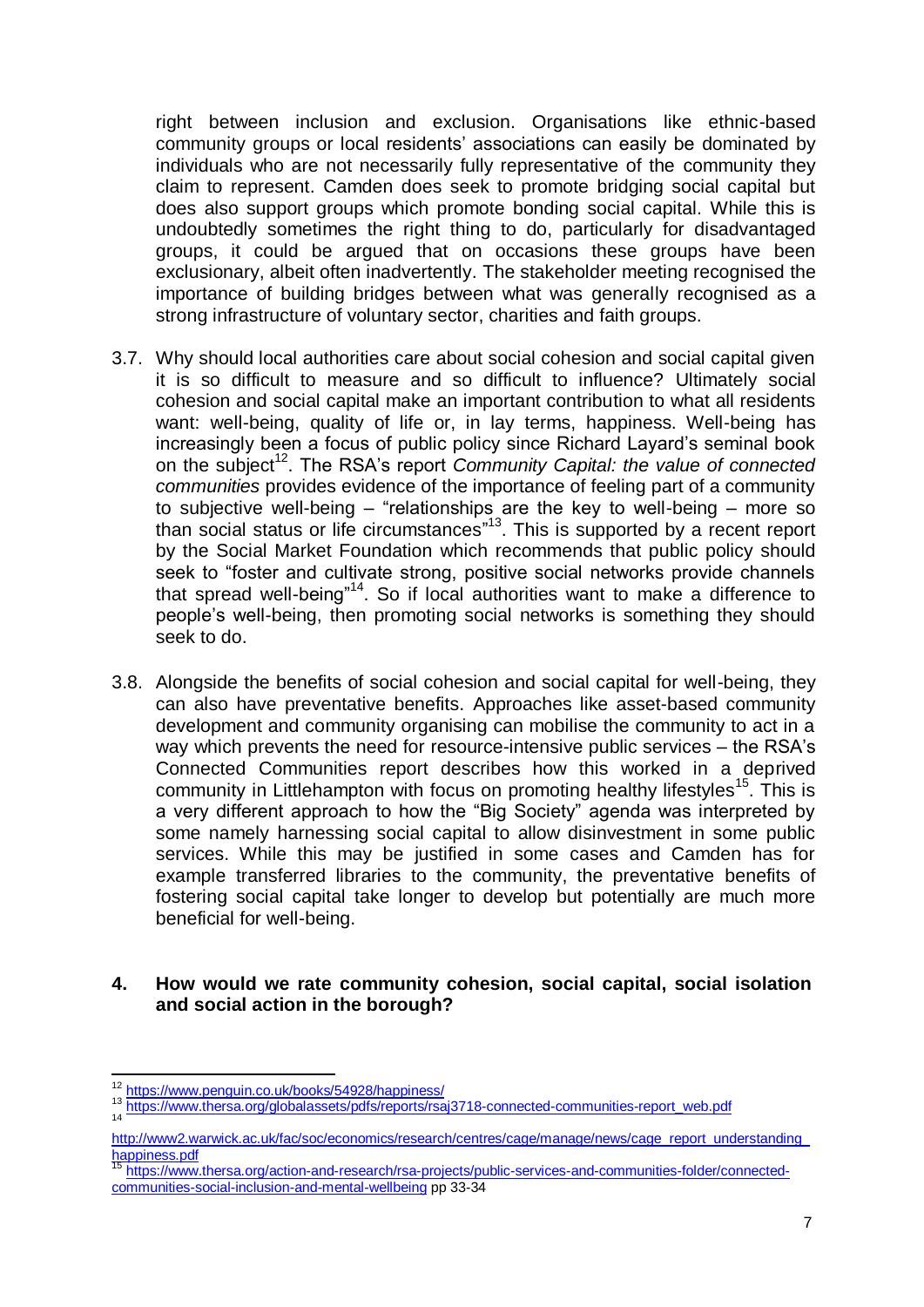- 4.1. This section sets out of the key findings of the community cohesion data review accompanying this document.
	- **Social capital and trust** Camden resident's surveys have been measuring social capital in terms of 'people of different backgrounds getting on well together' and a high proportion of respondents in Camden (86%) agreed this is true – and would tend to support that Camden is strongly cohesive.
	- **Well-being** Well-being as measured by an ONS sample survey suggests that people in Camden are less 'satisfied with life', are less satisfied that 'life is worthwhile' and that they are less 'happy' than the national average, and slightly less than the London figure. It also points to higher levels of anxiety in Camden.
	- **Social isolation** Census data points to sections of Camden's population that make them vulnerable to isolation, including the overall high proportion of people who live alone, and the high proportion of those who live alone and are aged 65 and over. A further analysis of census data by the charity Age UK finds in their *Risk of Loneliness* index that some areas of Camden have higher risk than others and produced a heat map to identify these locations which coincide with the more deprived parts of the borough including St Pancras and Somers Town and Kilburn wards**.**
	- **Segregation** Camden is not segregated in a traditional sense, though some forms of segregation can be discerned from census data. By tenure, there are high concentrations Bangladeshi and Black African households in social housing compared to the general population. Other aspects include language, where Bangladeshi women stand out as having a higher proportion with poor English language skills and high levels of economic inactivity.
	- **Participation** Social cohesion is synonymous with community participation. Measurement of participation might include, for example, levels of people volunteering which has shown to be increasing in Camden over the precious few years. Turnout in elections too shows that people are active, as does the breadth of community events undertaken across the borough.
	- **Hate Crime** Despite an upsurge in reported racial and religious hate crime in the borough after the EU referendum in 2016, crime levels have now fallen back to normal levels, though they have never been a particular problem in the borough. However, two-fifths of respondents in Camden's most recent resident's survey were concerned that Brexit would negatively affect social cohesion.
	- **Migration impacts** Despite Camden's very high population churn (the annual flows of in- and out- migration) some larger sections of the population are very settled, including some quarter of households in council accommodation with long average tenancies. A further large group of the population are university students – despite being a sizeable portion of the annual migration flows, these student groups makes a pretty stable section of the population, ever-present, ever-youthful and with approximately half being from overseas. These factors contribute to a diverse population.
	- **Deprivation** Camden has a limited number of areas which display high levels of deprivation and although in general deprivation in Camden has lessened over time, some areas have become more deprived. Although there is data to display deprivation in various forms, there is a lack of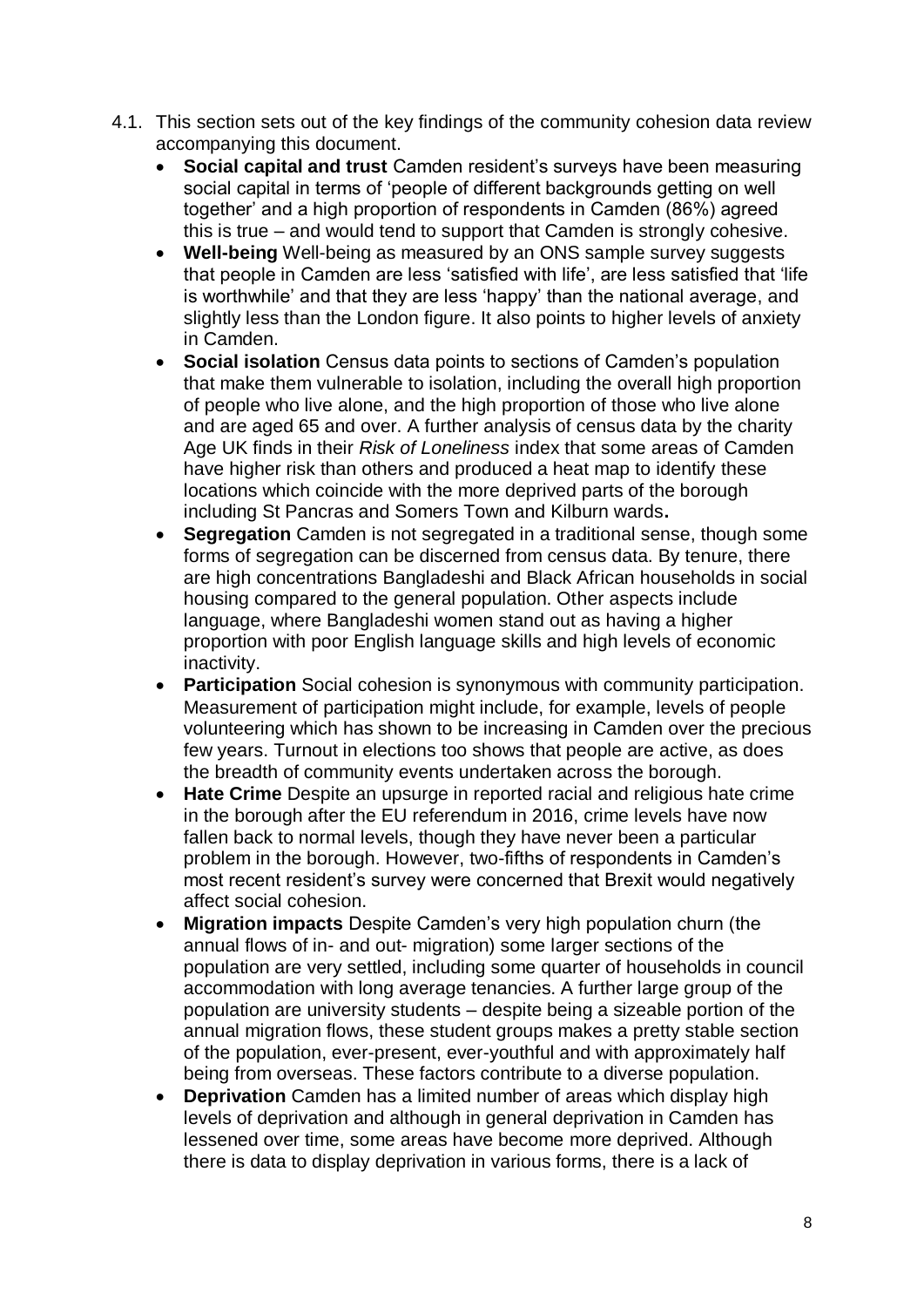agreement amongst academics as to the relationship between higher levels of deprivation and weaker social cohesion.

 **Social action** 322 charitable organisations operate in Camden with an income in excess of £229m (includes £23.1m from Council commissioning) provide a wide range universal services and ones specifically targeted at particular client groups.

### **5. What factors cause community cohesion and social capital?**

5.1. It is important to note that while these factors correlate in research with community cohesion, they do not determine it. Approaches like asset-based community development stress that even deprived and fragmented communities have strengths which can be built on. Indeed anecdotally in Camden, even the wealthiest areas of the borough can lack social cohesion if residents are too busy to participate in community activities or are frequently absent from the area. As noted elsewhere, the literature on community and social cohesion is very focused on ethnicity, religion and migration. With these caveats in mind, this section summarises evidence on the factors which are associated positively and negatively with community cohesion and social capital.

# *5.2. Positive factors*

- According to the State of the English Cities reports published in the wake of the 2001 riots, there are five dimensions of social cohesion:
	- o **Material conditions** employment, income, health, education and housing
	- o **Social order** and community safety or so-called "passive social relationships"
	- o **Active relationships** positive interactions, exchanges and networks between individuals and communities
	- o Social integration into the mainstream institutions of **civil society**
	- o **Social equality**<sup>16</sup>
- Academic research suggests that **direct contact and interaction** can reduce prejudice and intolerance<sup>17</sup>.
- Among young people, **increased socio-economic mix** at schools has a positive influence on cohesion<sup>18</sup>.
- Laurence and Heath found that **having friends from different backgrounds**, **ethnic diversity** (although note an exception below) and **community empowerment** were all positive predictors of perceptions of social cohesion<sup>19</sup>.
- Although there has been a lot of political discussion about intergenerational tensions mainly resulting from access to the housing market, there is little evidence of this in opinion polling data $20$ .

 $\overline{\phantom{a}}$ <sup>16</sup> [https://en.wikipedia.org/wiki/Group\\_cohesiveness#Public\\_policy](https://en.wikipedia.org/wiki/Group_cohesiveness#Public_policy)

<sup>17</sup> [https://en.wikipedia.org/wiki/Community\\_cohesion](https://en.wikipedia.org/wiki/Community_cohesion)

<sup>18</sup> [https://www.gov.uk/government/uploads/system/uploads/attachment\\_data/file/181542/DFE-RR033.pdf](https://www.gov.uk/government/uploads/system/uploads/attachment_data/file/181542/DFE-RR033.pdf)

 $19$   $\overline{Ibid}$ .

<sup>20</sup> <https://www.publications.parliament.uk/pa/cm201617/cmselect/cmworpen/59/5908.htm>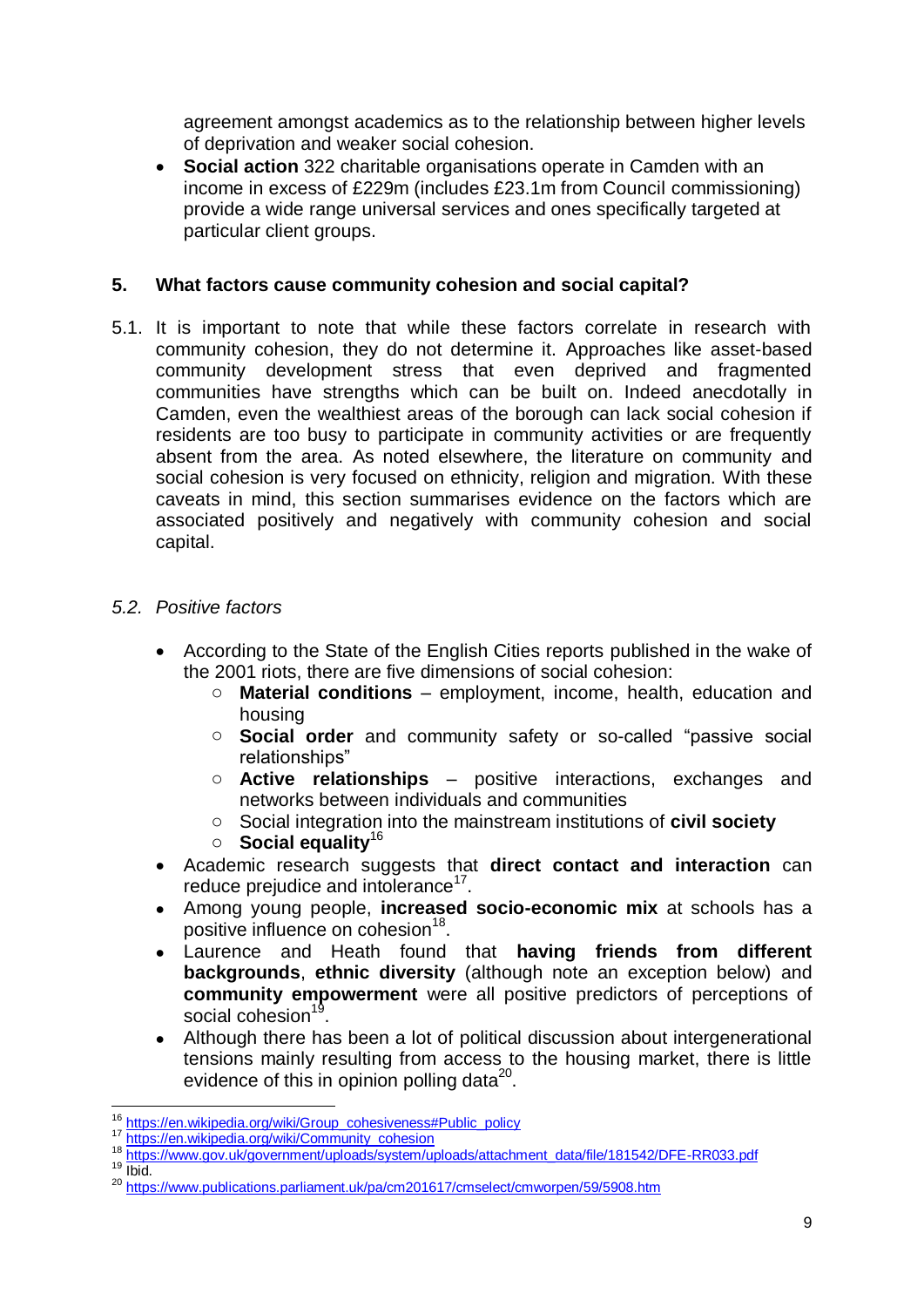### *5.3. Negative factors*

- Evidence from the US suggests that increased diversity undermines social cohesion. On the other hand, evidence from Europe and the UK is more mixed – **income inequality** and **deprivation** may be more important determinants rather than diversity per  $se^{21}$ . This was a particular finding of Laurence and Heath's work on social cohesion which found **disadvantage** was the biggest single negative predictor of social cohesion $^{22}$ .
- According to researchers at the University of Manchester "high concentrations of minorities alone do not appear to be problematic for social cohesion between groups, but where this is accompanied by **segregation**, the research found higher levels of prejudice, greater perceived threat and fewer inter-ethnic friendships"<sup>23</sup>
- **Ethnic concentration** "reduces opportunities for 'bridging' social ties between minorities and the White British majority, which may also limit job opportunities – although segregated communities might benefit from bonding social ties which provide support and protection from psychological difficulties"<sup>24</sup> . Laurence and Heath found that while ethnic diversity is generally a positive predictor of social cohesion "living in an area with both a large White and a large Pakistani & Bangladeshi population (but no other significant minority ethnic population) was reported to be a negative predictor of cohesion"<sup>25</sup>.
- **Diversity does not necessarily result in social integration** "whilst London is more diverse than the rest of the country and Londoners are more likely to meet people who are different from them compared to people outside the capital, Londoners' friendship groups are in fact the least likely to properly reflect the age, income and ethnic mix of the community they live in"<sup>26</sup> .
- "A **lack of social mixing** was felt to be a key barrier to getting on with people from different backgrounds, with 1 in 4 people who disagreed that they lived in a cohesive area citing lack of social contact and mixing as the reason"<sup>27</sup>
- Laurence and Heath found **crime** was another strong negative predictor of community cohesion<sup>28</sup>.

### **6. What works elsewhere and could it work in Camden too?**

6.1. This section has been split into three sections – community cohesion & social capital, social isolation & loneliness and social action – in line with the Commission's specific questions for this theme. It brings together

 $\overline{\phantom{a}}$ <sup>21</sup> <http://www.migrationobservatory.ox.ac.uk/resources/briefings/immigration-diversity-and-social-cohesion/>

<sup>&</sup>lt;sup>22</sup> Se[e https://www.gov.uk/government/uploads/system/uploads/attachment\\_data/file/181542/DFE-RR033.pdf](https://www.gov.uk/government/uploads/system/uploads/attachment_data/file/181542/DFE-RR033.pdf) p. 14 23

[https://www.gov.uk/government/uploads/system/uploads/attachment\\_data/file/575973/The\\_Casey\\_Review\\_Repo](https://www.gov.uk/government/uploads/system/uploads/attachment_data/file/575973/The_Casey_Review_Report.pdf) [rt.pdf](https://www.gov.uk/government/uploads/system/uploads/attachment_data/file/575973/The_Casey_Review_Report.pdf) p. 55

 $24$  Ibid.

<sup>25</sup> [https://www.gov.uk/government/uploads/system/uploads/attachment\\_data/file/181542/DFE-RR033.pdf](https://www.gov.uk/government/uploads/system/uploads/attachment_data/file/181542/DFE-RR033.pdf) p. 15

<sup>26</sup> [http://socialintegrationcommission.org.uk/images/sic\\_kingdomunited.pdf](http://socialintegrationcommission.org.uk/images/sic_kingdomunited.pdf)

<sup>&</sup>lt;sup>27</sup> Citizenship Survey for 2010-11 cited by Casey

<sup>28</sup> Se[e https://www.gov.uk/government/uploads/system/uploads/attachment\\_data/file/181542/DFE-RR033.pdf](https://www.gov.uk/government/uploads/system/uploads/attachment_data/file/181542/DFE-RR033.pdf) p.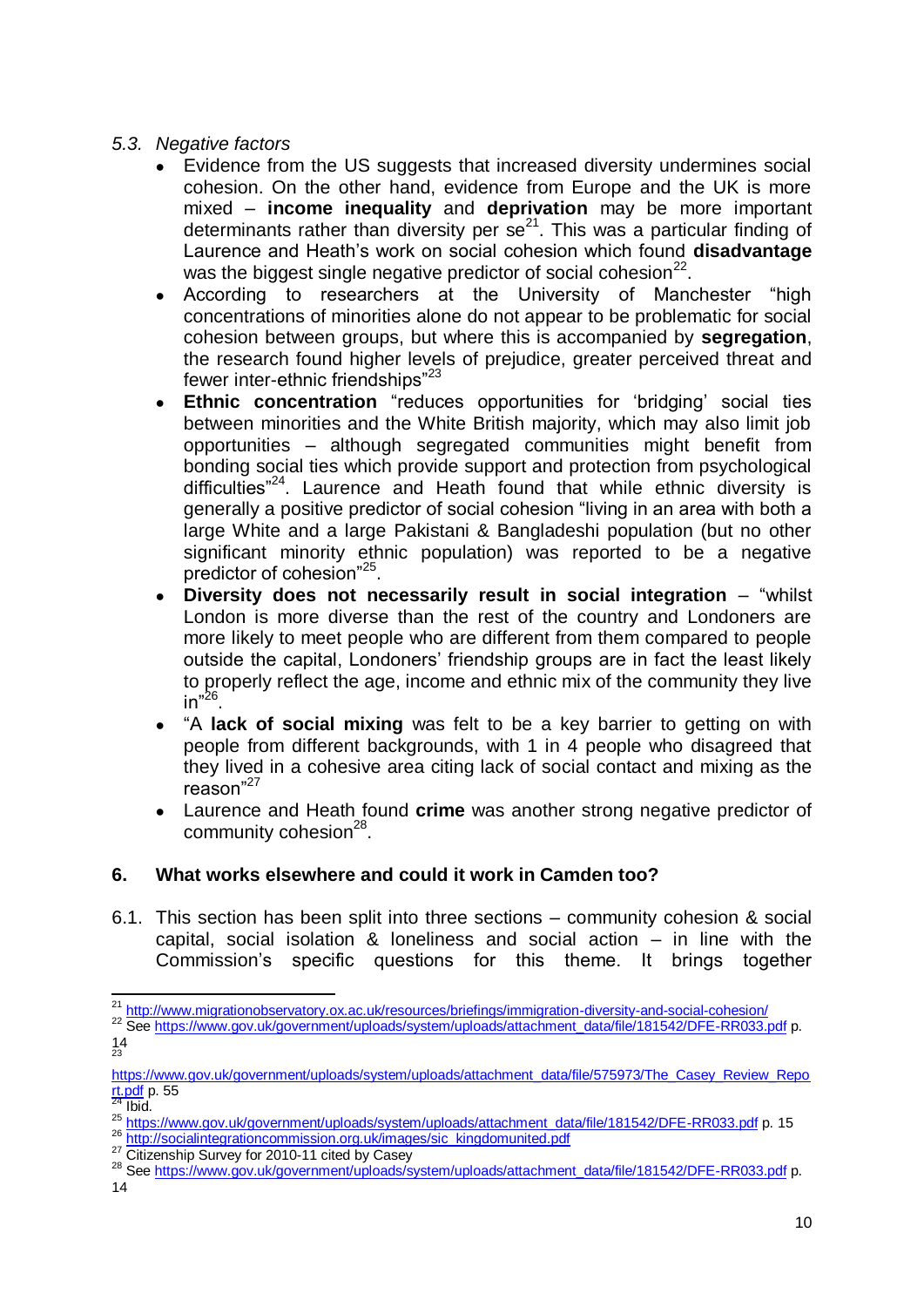recommendations from a range of sources from think tank reports to the local stakeholder meeting on cohesion.

- *a) How best for a local authority to promote community cohesion and social capital in the borough?*
- 6.2. The recommendations of the recent **Social Integration Commission** chaired by Matthew Taylor include:
	- Schools should reflect economic and ethnic diversity of their communities
	- School and college buildings should be places where the community comes together
	- Planning authorities should develop and preserve neighbourhoods which are not only diverse, but are organised to enable residents from different backgrounds to mix with one another
	- People living in diverse areas should be encouraged to get to know their neighbours e.g. through play street schemes, street parties and "sharing economy" initiatives
	- Public services should be designed and managed so as to bring together different groups of people e.g. co-locating services
	- We should draw on the experience of parenthood to build understanding between people from different backgrounds e.g. through ante-natal programmes
	- Retired people should be supported to invest their time and the benefits of their life experience in their communities $^{29}$
- 6.3. The RSA's **Connected Communities** report found:
	- A lack of diversity in networks can be damaging although shared identity or shared purpose are essential to successful community formation.
	- There can be disadvantages to communities when certain people or assets are too central.
	- Experimentation gets results working with and through networks can be unpredictable and outcomes can be difficult to define in advance but there is value in creating networks per se rather than having a preconceived model of service to be imposed on a local area.
	- Bringing different groups into contact with each other creates effective social networks i.e. promoting bridging social capital between bonded groups, as demonstrated in the project in Tipton.
- 6.4. The **local stakeholder meeting** identified the following opportunities:
	- Building bridges between existing groups
	- Skills sharing between well-off members of the community and those who are less well-off
	- A council officer as a key contact for communities
	- The importance of face-to-face contact in fostering community cohesion
	- The need to protect and build social housing in the borough
	- Expand Camden Living as a provider of intermediate housing

 $\overline{\phantom{a}}$ <sup>29</sup> [http://socialintegrationcommission.org.uk/images/sic\\_kingdomunited.pdf](http://socialintegrationcommission.org.uk/images/sic_kingdomunited.pdf)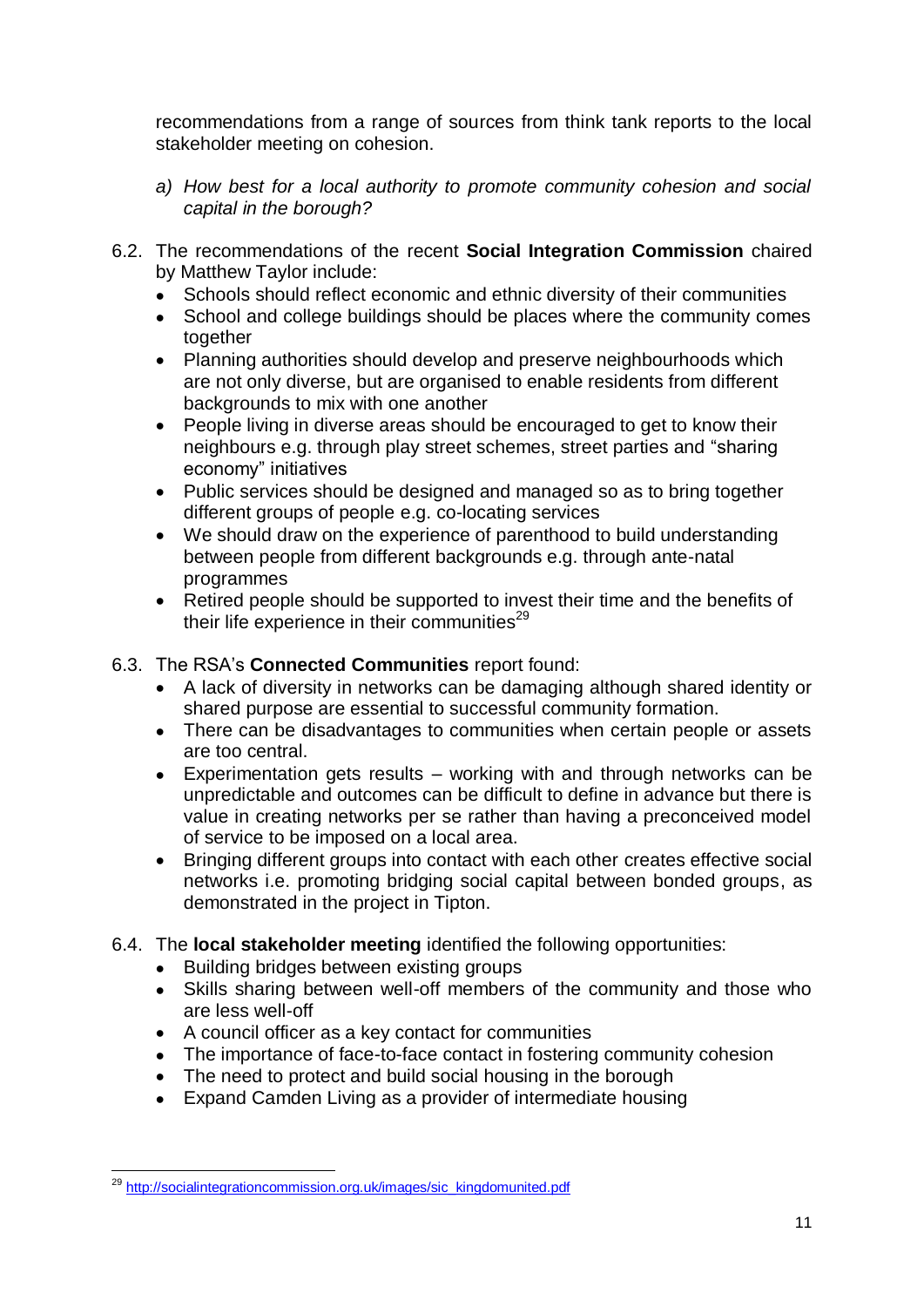- 6.5. The **Casey Review**, as noted above is very focused on the integration of immigrants and addressing segregation of minority ethnic groups, and its recommendations<sup>30</sup> are not always relevant to Camden. This is either because they do not necessarily address the reality of social cohesion in Camden or because they have already been implemented locally e.g. lack of ESOL provision is not an issue locally and we already have a programme to support BAME women into employment. It recommends collecting good practice on integration particularly on the role of housing, but this is not yet available.
- 6.6. Although now rather old, it may well still be worth looking at research commissioned by the **Commission on Integration and Cohesion** in the mid-2000s which found the following:
	- initiatives that encourage interaction (between young people) can have a significant impact upon cohesion
	- the development of a network of participants who have links within and between different communities within a neighbourhood
	- $\bullet$  providing economic opportunities to support marginalised groups<sup>31</sup>
- 6.7. **ippr** recently carried out research on integration of isolated minorities in Bedford. It identifies "weak ties" as important to integration because "a weak tie between two people of different social or ethnic groups is not a trivial relationship but a link between two close-knit groups of different types of people<sup>"32</sup>. While the report recognises the benefits of a commissioning model as a way of local authorities funding the VCS, it notes that this approach also "reduces the opportunities for those organisations that provide the kind of oneoff, or less programmatic, community work that helps build the necessary weak ties among people from different backgrounds and helps foster links through shared activities at the local level"<sup>33</sup>.
- 6.8. "Social integration in Bedford has also been facilitated because many public service providers have made small, strategic and judicious adaptations aimed at easing the integration of hard-to-reach groups". Examples given include changing how parents' evenings at schools operate, inter-faith group and women-only swimming lessons. The latter was controversial but justified as follows "providing a bit of segregation won't make [these women] any more segregated', but not providing it would mean that they would just stay at home<sup>"34</sup>.
- **7. What is the impact of social isolation and loneliness, and how can this be reduced?**

[http://www.ippr.org/files/publications/pdf/come-together-lessons-from-Bedford\\_Feb2017.pdf?noredirect=1](http://www.ippr.org/files/publications/pdf/come-together-lessons-from-Bedford_Feb2017.pdf?noredirect=1) p. 20

 $\frac{1}{30}$ 

[https://www.gov.uk/government/uploads/system/uploads/attachment\\_data/file/575973/The\\_Casey\\_Review\\_Repo](https://www.gov.uk/government/uploads/system/uploads/attachment_data/file/575973/The_Casey_Review_Report.pdf) <mark>[rt.pdf](https://www.gov.uk/government/uploads/system/uploads/attachment_data/file/575973/The_Casey_Review_Report.pdf)</mark> pp 167-170

[http://www.tedcantle.co.uk/publications/025%20What%20works%20in%20community%20cohesion%20Commissi](http://www.tedcantle.co.uk/publications/025%20What%20works%20in%20community%20cohesion%20Commission%20on%20Integrati.pdf) [on%20on%20Integrati.pdf](http://www.tedcantle.co.uk/publications/025%20What%20works%20in%20community%20cohesion%20Commission%20on%20Integrati.pdf)

 $33$  Ibid.  $34$  Ibid.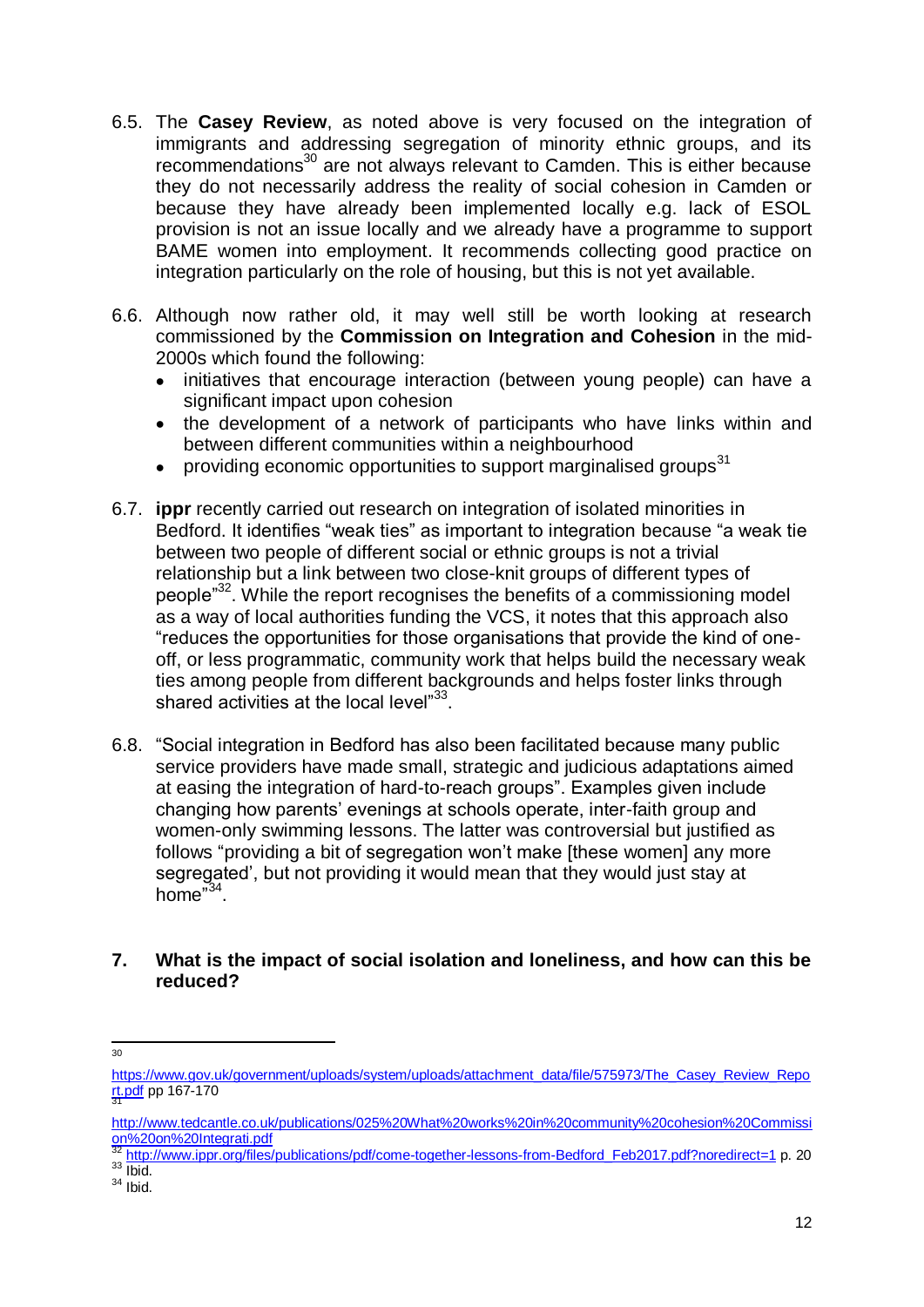- 7.1. Social isolation and loneliness are viewed as separate and distinct concepts that can occur in tandem or separately. Someone can be socially isolated and not feel lonely; likewise, they may feel lonely regardless of how socially connected they are.
- 7.2. There is a broad range of evidence that demonstrate the impact of social isolation and loneliness on physical and mental health and wellbeing. This includes research that suggests that loneliness increases the likelihood of mortality by 26% <sup>35</sup> and a 64% increased chance of developing clinical dementia<sup>36</sup>
- 7.3. The stakeholder meeting on Community Cohesion in Camden highlighted social isolation as one of the main challenges facing the borough with regards to community cohesion  $(2^{nd}$  only to housing). Age UK's loneliness index found higher 'risk of loneliness' concentrations in areas of Kilburn, Camden Town, Haverstock, St Pancras and Somers Town, King's Cross and Regent's Park wards. These areas are also the most deprived areas in the borough.
- 7.4. In 2017 *The Cost of Loneliness to UK Employers* report was jointly launched by the Co-op and New Economic Foundation (in conjunction with the Jo Cox National Commission on Loneliness). It puts the cost of loneliness to employers at £2.5bn a year. $37$  The report combined a number of factors including employee health outcomes impacted by loneliness, the cost of employees caring for people with loneliness, the impact on productivity and turnover in staff.
- 7.5. Loneliness is predominantly viewed through the lens of the older population but there is growing evidence that of the 18% of people who feel lonely often or all the time it is the younger generation who are more likely to feel chronic loneliness with  $32\%$  reporting they felt lonely often or all the time.<sup>38</sup> The reasons for this trend are not fully understood but there are hypotheses that the increased use of social media may be increasing the loneliness and isolation of young people. This view was supported by discussions at the Community Cohesion stakeholder event where it was felt that communications technology were having an impact and that "people's identities are becoming more 'global' and as a consequence de-localised.
- 7.6. A report from Relate found other groups who were more likely to feel lonely. Respondents who identified as lesbian, gay, bisexual or other sexualities were more likely to feel lonely and people with a disability or a long-term condition are twice as likely to report feeling lonely often or all the time (30% compared to 15%). These finding were reflected in discussions at the Community Cohesion

 $\overline{\phantom{a}}$ <sup>35</sup> Holt-Lunstead, *Loneliness and Social Isolation as Risk Factors for Mortality: A Meta-Analytic Review*, 2015 [http://www.ahsw.org.uk/userfiles/Research/Perspectives%20on%20Psychological%20Science-2015-Holt-](http://www.ahsw.org.uk/userfiles/Research/Perspectives%20on%20Psychological%20Science-2015-Holt-Lunstad-227-37.pdf)[Lunstad-227-37.pdf](http://www.ahsw.org.uk/userfiles/Research/Perspectives%20on%20Psychological%20Science-2015-Holt-Lunstad-227-37.pdf)

**<sup>36</sup> Feelings of loneliness, but not social isolation, predict dementia onset: results from the Amsterdam Study of** the Elderly (AMSTEL) <http://jnnp.bmj.com/content/early/2012/11/06/jnnp-2012-302755>

<sup>&</sup>lt;sup>37</sup> The cost of loneliness to UK employers [http://neweconomics.org/wp-content/uploads/2017/02/NEF\\_COST-OF-](http://neweconomics.org/wp-content/uploads/2017/02/NEF_COST-OF-LONELINESS_DIGITAL-Final.pdf)[LONELINESS\\_DIGITAL-Final.pdf](http://neweconomics.org/wp-content/uploads/2017/02/NEF_COST-OF-LONELINESS_DIGITAL-Final.pdf)

<sup>38</sup> Relate *The Wat We Are Now,* 201[7 https://www.relate.org.uk/sites/default/files/the\\_way\\_we\\_are\\_now\\_-](https://www.relate.org.uk/sites/default/files/the_way_we_are_now_-_youre_not_alone.pdf) [\\_youre\\_not\\_alone.pdf](https://www.relate.org.uk/sites/default/files/the_way_we_are_now_-_youre_not_alone.pdf)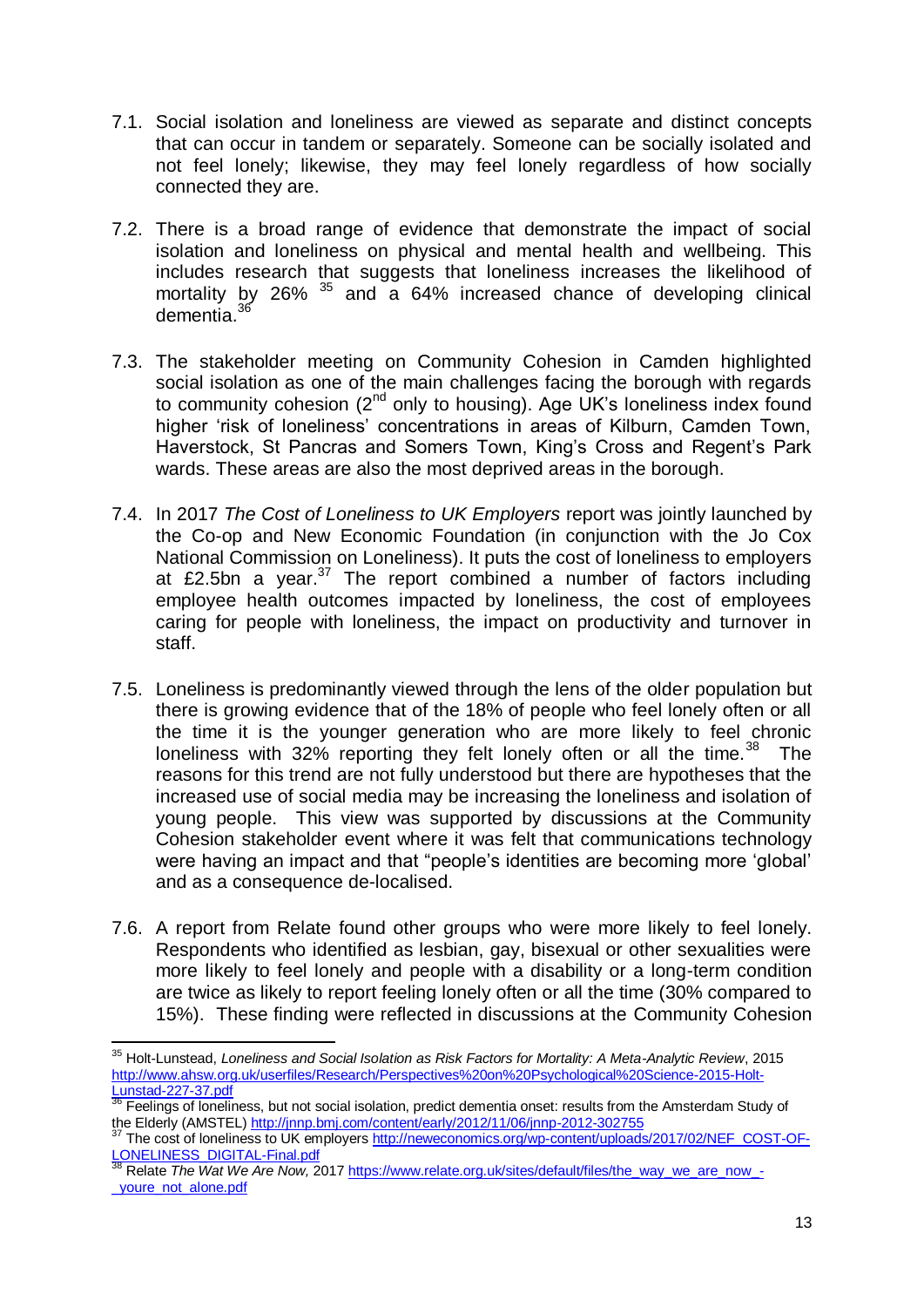stakeholder event where there were concerns raised around elderly people lacking face-to-face interaction but also teenagers and young professionals in the private rented market.

- 7.7. It should be noted that data on loneliness is not that consistent, with the Cabinet Office's Community Life Survey putting the percentage of the population reporting they felt lonely often or all the time at  $4.1\%$ .
- 7.8. The following are examples of initiatives elsewhere in the country and abroad which are designed to help reduce social isolation, either primarily or alongside other policy objectives. However it should be noted that measuring the impact of such initiatives on social isolation is not straightforward partly because it is so hard to measure, particularly with smaller projects.
- 7.9. The Nana Café in Clapton helped to re-engage older people on the cusp of social isolation back into the community and provide a welcoming environment for younger women with babies or young children but was closed following a disagreement with a preservation trust and the council<sup>40</sup>.
- 7.10.In Camden the Age Concern project Men in Sheds is an attempt to reduce loneliness, specifically in men. Age Concern started the Camden Town Shed in 2011. The aim of this project was to 'reduce social isolation and provide an opportunity for older men to contribute to wider society'. The activities are targeted at men and although its aim is to address isolation and loneliness, it also acts as a gateway into other activities. This approach has been evidenced to improve older men's physical and mental health, and social and emotional wellbeing<sup>41</sup>.
- 7.11.In High Barnet a group of women over fifty have created their own community in a purpose built block of flat as an alternative to living along. Inspired by similar projects in the Netherlands, Older Women's Co-housing (OWCH) was formed in 1998 and residents began moving in last year. $42$  This approach is to housing is gaining traction in the UK as a way of maintaining a sense of community and reducing social isolation.
- 7.12.Homeshare and Shared Lives are approaches to shared housing that are increasingly being seen as a way of reducing pressure on housing and reducing social isolation and loneliness and improving outcomes for those involved.
- 7.13.Although these approaches have received a lot of recent media attention they have been established for a number of years both in the UK and other countries including the USA, Germany, Spain and Australia. The principle of Homeshare is that it enables "two unrelated people to share their lives for their mutual

 $\overline{\phantom{a}}$ 

<sup>&</sup>lt;sup>39</sup> Relate *The Way We Are Now,* 201[7 https://www.relate.org.uk/sites/default/files/the\\_way\\_we\\_are\\_now\\_-](https://www.relate.org.uk/sites/default/files/the_way_we_are_now_-_youre_not_alone.pdf) [\\_youre\\_not\\_alone.pdf](https://www.relate.org.uk/sites/default/files/the_way_we_are_now_-_youre_not_alone.pdf)

<sup>40</sup> The Guardian, *Nana cafe embraces the talents of grandmothers* (22 Jan 2014) <https://www.theguardian.com/society/2014/jan/22/nana-cafe-embraces-talents-grandmothers>

<sup>&</sup>lt;sup>41</sup>Men's Sheds and other gendered interventions for older men: improving health and wellbeing through social activity <http://sphr.nihr.ac.uk/wp-content/uploads/2014/12/SPHR-LIL-PH1-MIS-Age-UK-brief-report-FINAL.pdf><br><sup>42</sup>. Older Werner's Ce beuring (OWCH) bttp://www.eugb.erg.uk/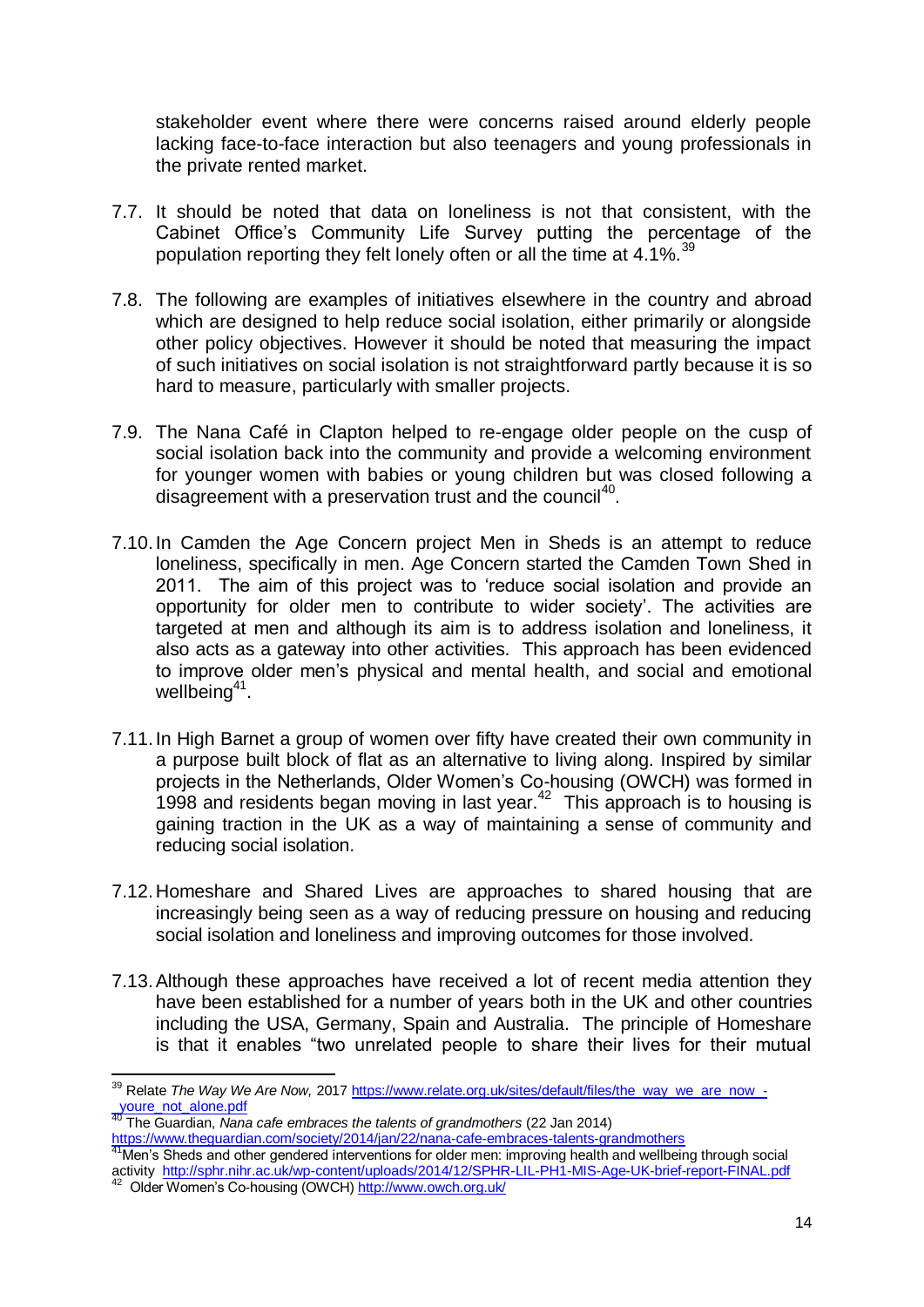benefit. A homesharer provides support and companionship to a householder *in exchange* for free or low-cost accommodation. Homeshare is a flexible solution that can benefit many people with support or housing needs."<sup>43</sup>

- 7.14.Shared Lives provides the opportunity for family-based and small scale ways of supporting adults. This can involve Shared Lives carers open up their homes and family life to include an adult with support needs.<sup>44</sup> Although this approach is used across the country it has often lacked the level or support of profile to support the growth of the programme.
- 7.15.Developments in the provision of residential care also offer an opportunity to reduce social isolation for both the older and younger generation. An example that has been well publicised in recent years is the Humanitis retirement home in Deventer, the Netherlands. They allows university students to live rent free in return for spending at least 30 hours a month acting as 'good neighbours'.<sup>45</sup> Many older people suffer social isolation because of a lack of family and friends who live locally.<sup>46</sup>
- 7.16.Given the challenges around housing in the borough and the importance of housing to social cohesion identified by the stakeholder meeting, co-housing initiatives would seem particularly relevant to Camden.
- 7.17.Volunteering has been proved to have positive association with improvements in depression, quality of life, life satisfaction and social isolation. This is especially the case when people feel their activities are appreciated. Time banks and neighbourhood care schemes have been shown to mitigate loneliness, improve emotional well-being and supporting older volunteers to maintain their health and independence.
- 7.18.Befriending schemes can offer lonely and isolated older people companionship and emotional support. Many of these traditional schemes are face-to-face programmes such as Oxfordshire Befriending at End of Life (OxBEL).<sup>48</sup> OxBEL is run by Age UK Oxfordshire and has 60 volunteers who provide one-to-one befirednings of adults of all ages.
- 7.19.Community Navigators are also an idea that is gaining growing support across the UK. They are usually volunteers and act as an interface between the community and public services and help individuals to find appropriate means of support. They offer home-based visits to discuss concerns with older people and help them to look for services or community provision that can provide support. People who have used Community Navigators have become less

 $\overline{\phantom{a}}$ 

<sup>&</sup>lt;sup>43</sup> Homeshare International websit[e http://homeshare.org/](http://homeshare.org/)

<sup>44</sup> Shared Lives Plus http://sharedlivesplus.org.uk/

<sup>45</sup>Humaniti[s http://www.humanitasdeventer.nl/](http://www.humanitasdeventer.nl/)

<sup>46</sup> Community Care *Thousands of care home residents face social isolation* 

<http://www.communitycare.co.uk/2010/11/10/thousands-of-care-home-residents-face-social-isolation/><br>47 Contra face-social-isolation/

<sup>47</sup> Centre for Ageing Better *The benefits of making a contribution to your community in later life https*[://16881](https://16881-presscdn-0-15-pagely.netdna-ssl.com/wp-content/uploads/2016/12/Evidence-Review-Community-Contributions.pdf) [presscdn-0-15-pagely.netdna-ssl.com/wp-content/uploads/2016/12/Evidence-Review-Community-](https://16881-presscdn-0-15-pagely.netdna-ssl.com/wp-content/uploads/2016/12/Evidence-Review-Community-Contributions.pdf)[Contributions.pdf](https://16881-presscdn-0-15-pagely.netdna-ssl.com/wp-content/uploads/2016/12/Evidence-Review-Community-Contributions.pdf) 

<sup>48</sup> SCIE, *At a glance 60: Preventing loneliness and social isolation among older people* <http://www.scie.org.uk/publications/ataglance/ataglance60.asp>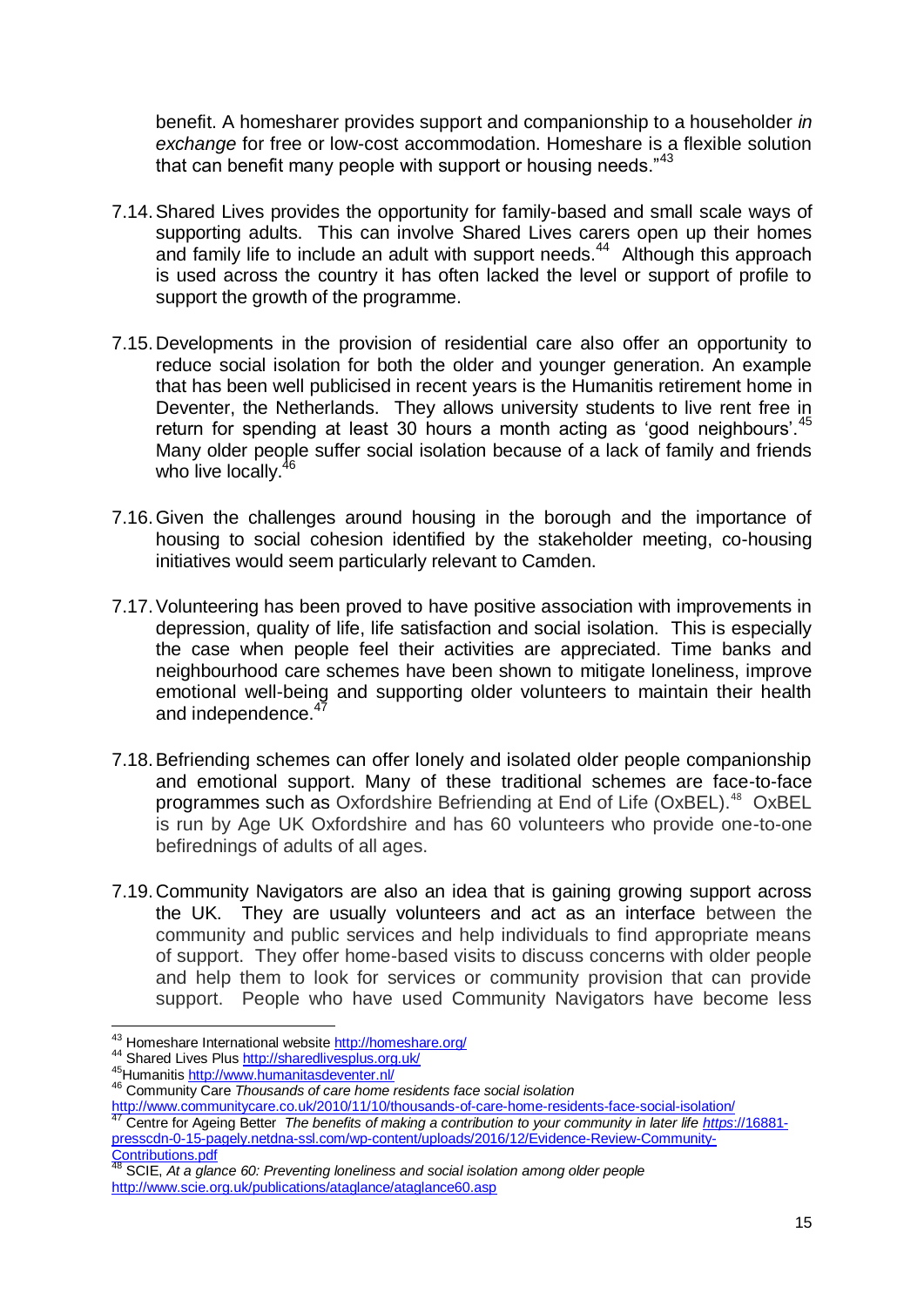lonely and socially isolated.<sup>49</sup> Camden had a range of provision and community support for older people but in an increasingly digital environment it is vital that awareness of these services is made available to those who need it most.

#### **8. How can we maximise and mobilise the positive potential of social action, ensuring it is sustainable?**

- 8.1. Social action is defined as "about people coming together to help improve their lives and solve important problems in their communities". Social action can occur at a number of scales and with varying levels of regulation and formal support. Social action encompasses a range of individual and community activity from individual formal volunteering programmes (such as individuals acting as volunteer advisors at their local Citizens Advice Bureau, which requires training and accreditation but which is not a paid activity) to befriending activity which can be an informal and ad hoc activity between neighbours.
- 8.2. Developing and sustaining social action is a local and national priority. The Government identifies a nexus point at the centre of citizen priorities, community priorities and public sector priorities in which the positive potential of individual and community social action can have the most impact across the shared outcomes of all stakeholders<sup>50</sup>.



8.3. Social action is a potential solution to the triple challenge in the public sector – increasing the effectiveness of services and managing demand within increasing financial constraints. This is why the positive potential of social action is seen as delivering decentralised, citizen directed and person-centred services, which lend themselves to preventative and early intervention activity.

 $\overline{\phantom{a}}$ <sup>49</sup> ibid

<sup>50</sup>[https://www.gov.uk/government/uploads/system/uploads/attachment\\_data/file/591804/Creating\\_the\\_con](https://www.gov.uk/government/uploads/system/uploads/attachment_data/file/591804/Creating_the_conditions_for_social_action.pdf) ditions for social action.pdf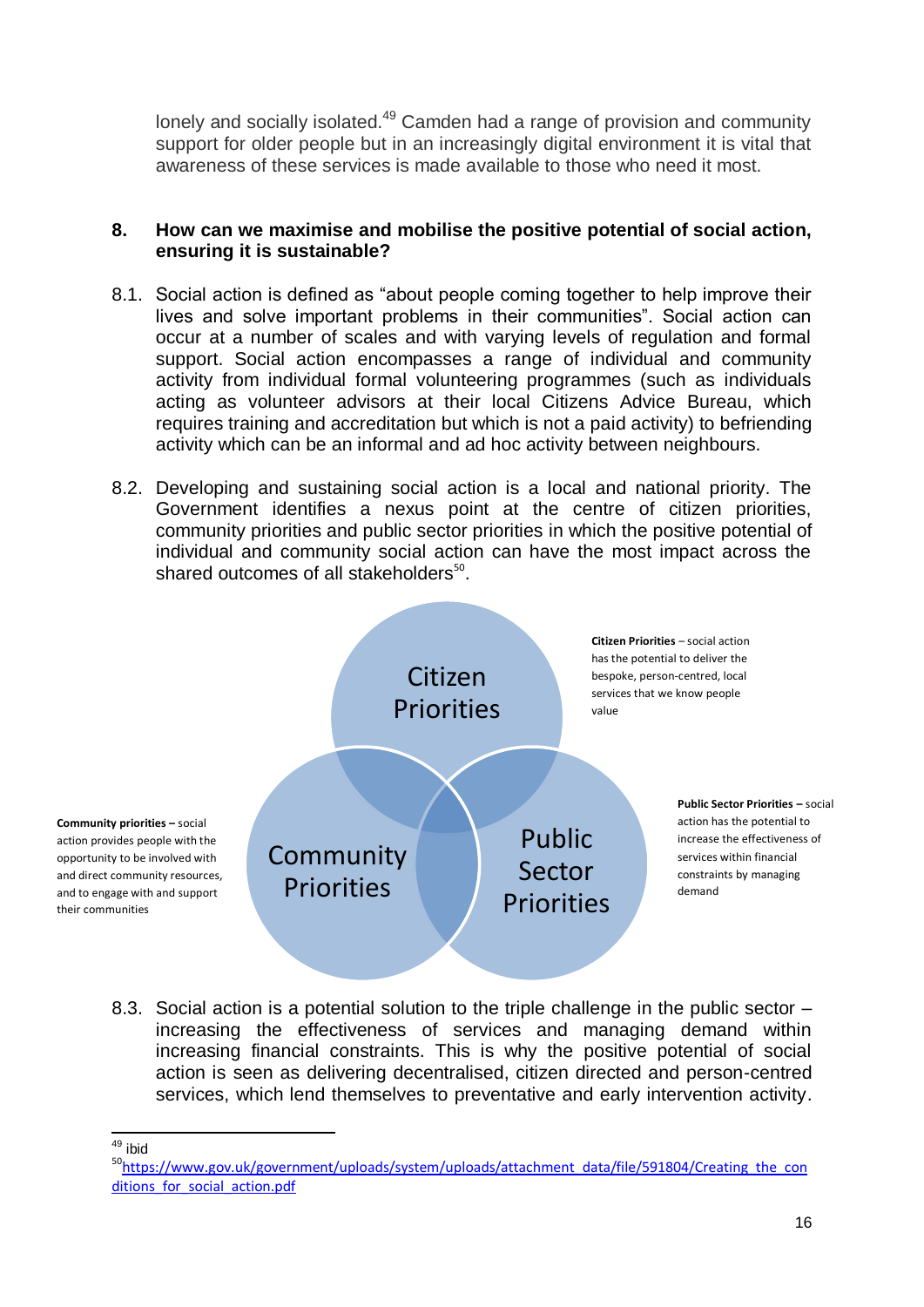This helps to manages the demand for high-need and complex services and also encourages individual and community self-management.

8.4. A "wider determinants" approach to maintaining health and wellbeing across a population requires local government to consider and engage with a number of areas of public and community life that would normally be regarded as outside the remit of responsibility for a statutory body, for example - relationships and social networks, community cohesion and belonging. These issues have a significant impact on people's mental and physical wellbeing and as such are of interest to local government. Incentivising social action allows local government to prioritise and enable action in these areas, whilst maintaining a distinction between the citizen and the state that is in turn useful in maintaining personal and community responsibility. This is the "double benefit" of social action that occurs both across individuals and communities (also see Case Study 4 – Groundswell):

"[there are] benefits to individuals taking part through their new skills and personal wellbeing, and to society by benefitting a cause, community or social problem, such as loneliness in old age, social care, educational underachievement, youth unemployment and social cohesion"<sup>51</sup>.

- 8.5. The RSA argue that the development of support for social action within communities generates "community capital" that pays multiple dividends across multiple groups:
	- **The wellbeing dividend** social relationships and feeling part of a community are essential to subjective wellbeing and life satisfaction.
	- **The citizenship dividend** there is a latent power within communities that lies in the potential of relationships between people – in "active citizenry" – and in activating people's sense of personal empowerment there is higher levels of civic participation and individual and collective agency.
	- **The capacity dividend** concentrating resources on networks and relationships rather than on individuals as a "troubled end-user" can have positive community ripple effects, whilst also increasing the impact of activity.
	- **The economic dividend** the economic impact of social relationship-based interventions have notional savings to public finances, as well as wider contributions to the economy<sup>52</sup>.
- 8.6. Nesta argue that local government and public services are not currently oriented around mobilising people to help each other<sup>53</sup>. They argue that alongside supporting and incentivising social action outside of community activity, the public sector should make individual voluntary contributions a regular part of the delivery of public sector services, and set up the structures needed to maintain and manage this (see Case Study 1 – King's College).

<sup>51</sup> <https://www.gov.uk/government/publications/enabling-social-action-guidance>

<sup>52</sup> [https://www.thersa.org/discover/publications-and-articles/reports/community-capital-the-value-of](https://www.thersa.org/discover/publications-and-articles/reports/community-capital-the-value-of-connected-communities)[connected-communities](https://www.thersa.org/discover/publications-and-articles/reports/community-capital-the-value-of-connected-communities)

<sup>&</sup>lt;sup>53</sup> [http://www.nesta.org.uk/sites/default/files/people\\_helping\\_people\\_the\\_future\\_of\\_public\\_services\\_wv.pdf](http://www.nesta.org.uk/sites/default/files/people_helping_people_the_future_of_public_services_wv.pdf)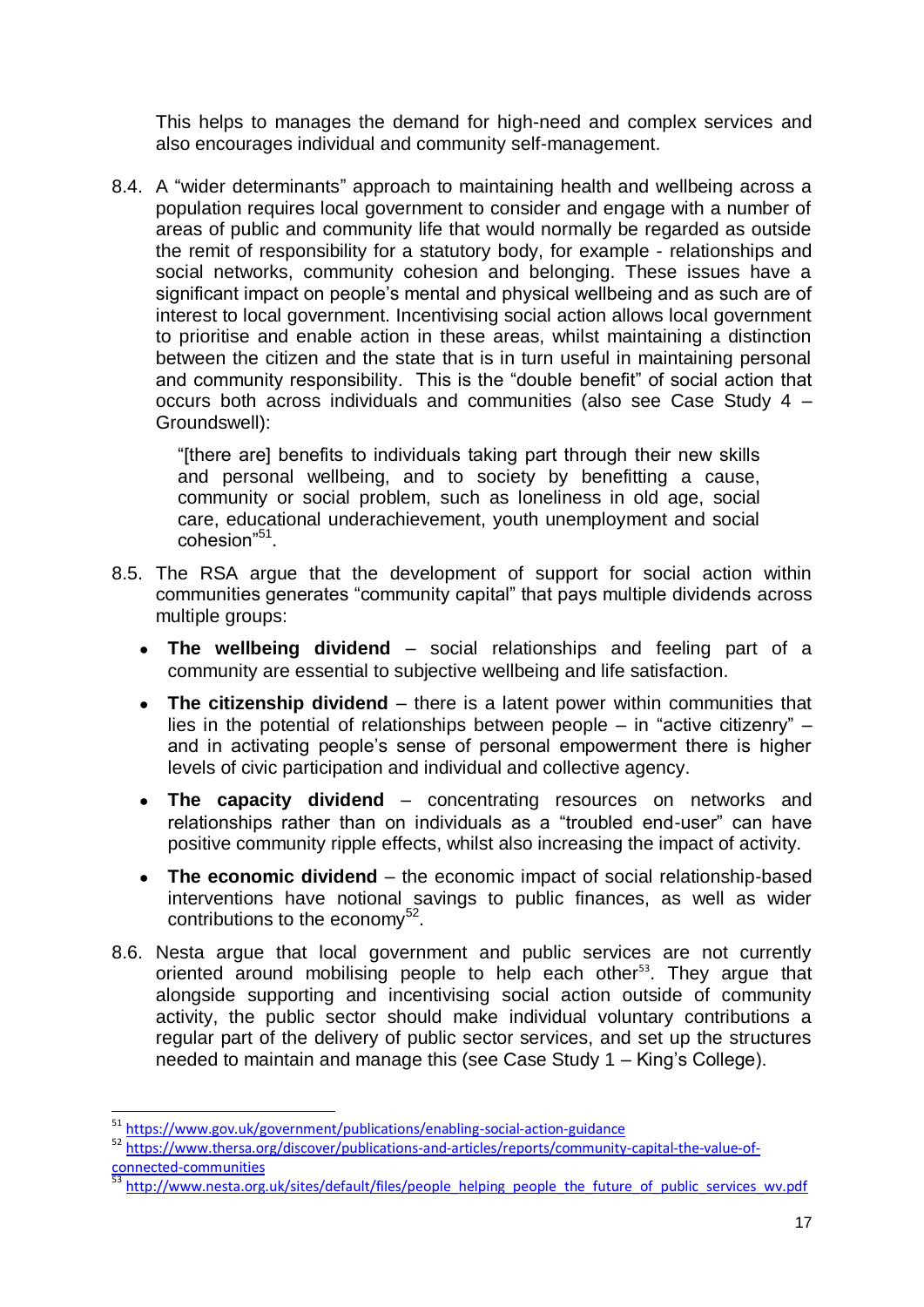- 8.7. Local government and social action can be argued to have a symbiotic relationship, with both representing an expression of local identity and priorities. However local government's statutory and fiscal role and responsibilities restrict its ability to be a truly community-driven organisation at all levels. Social action can be highly flexible and responsive to community need, but can benefit from the strategic investment, rigor and endorsement of local government to develop impactful, scalable and engaging services.
- 8.8. Camden has incorporated incentivising social action into a number of its strategic priorities. The Adult Social Care Transformation explicitly takes an asset-based approach, seeking to:

"… start with the positive resources and skills found in individuals and communities, rather than with needs, deficits or problems"<sup>54</sup>.

- 8.9. The Council has also sought to develop resiliency and peer-to-peer support within the voluntary and community sector as part of its Strategic Partners investment funding programme. By prioritising these approaches within the Council's policies, the Council is seeking to increase the scale and impact of social action within Camden. The Government<sup>55</sup> identify three approaches to supporting the development of social action to have meaningful impact on outcomes for residents:
	- **Joining up local activities -** local government is capable of channelling and organising community energy and social action toward a set of outcomes. This does not increase the scale of any one social activity, but by coordinating social action can increase overall impact (see Case Study 3 – Kirklees).
	- **Replicating a good idea -** local government can review and audit social action approaches to identify where they having a significant impact on outcomes, with a view to replicating effective models across different issues or sectors, or supporting a "franchise" model to increase the scale of social action whilst retaining flexibility and reducing risk (see Case Study 2 – Casserole Club).
	- **Supporting a movement -** local government can use its "megaphone" to identify particular issues around which to galvanise community energy and stimulate activity, collaboration and innovation. By endorsing a diversity of approaches to tackle a single issue (e.g. dementia) local government can both take a trial-and-error approach to identifying what works, but also stimulate action through individual creativity.
- 8.10.The Third Sector Research Centre identified that the key galvanising element for social action is not the availability of support or resource but individual emotion – individuals must feel compelled to act either to address a challenge or to make best use of an opportunity. Local government is in a unique position to intelligence gather, arbitrate and respond to a range of community priorities, and to develop tools and resources to leverage this emotion into effective and

1

<sup>&</sup>lt;sup>54</sup> <https://www.gov.uk/government/publications/enabling-social-action-guidance>

 $\frac{1}{55}$  <https://www.gov.uk/government/publications/enabling-social-action-guidance>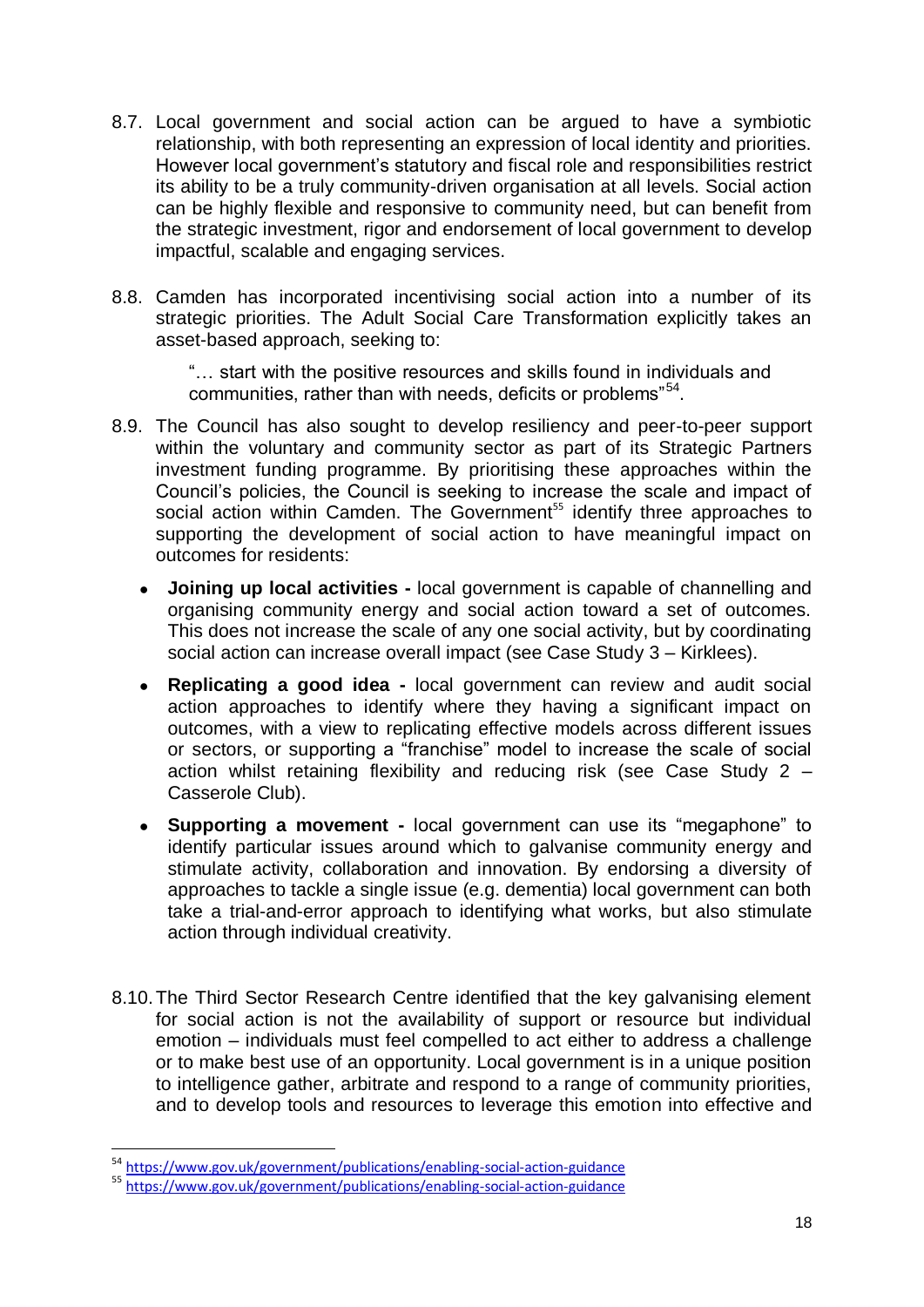sustained action. The Third Sector Research centre highlighted the importance of early and flexible provision of networking opportunities, physical space and seed funding in converting community emotion into social action.

- 8.11.Local government also has a strategic and important "megaphone" within communities that can lend important credibility to social action. In a system which is seeking to reduce inefficiencies and duplication, there is a key role for mapping the networks of provision, both public sector and community. Local government has identified the need for effective information gathering and sharing and signposting in its prioritisation of the "make every contact count" and "single front door" approaches. The aim within these programmes is to support front-line staff across the public sector to divert demand away from public services where they could be more effectively addressed by community provision. This approach has the two-fold beneficial outcome of reducing demand for the public sector, whilst also revealing demand for community support and incentivising activity.
- 8.12.Local government can support the sustainability of social action by codeveloping with communities:
	- A set of tools and resources for helping individuals and communities to respond to local priorities with social action;
	- A shared set of criteria for what social action local government will seek to incentivise and support;
	- A shared set of criteria for identifying what success looks like for social action, and what criteria exist for scalable models;
	- Developing an approach to commissioning services that supports and does not financially penalise engagement by individual or consortia of community and voluntary organisations;
	- An identified pathway and approach to supporting the development and social action groups to becoming more formalised and impactful organisations.
- 8.13.Local government is seeking through incentivising social action to avoid dependency on the public sector by individuals. In supporting individuals and communities to respond to this need through social action, local government should seek to avoid creating dependency and responsiveness to local government priorities in the sector. Local government can do this through channelling funding and support to the achievement of outcomes rather than the delivery of actions, as this supports innovation and diversification.
- 8.14.The following case studies are examples of how social action can help to enhance public services or reduce the need for them. The Kirklees case study is a good example of where there has been a focus on demonstrating impact on outcomes.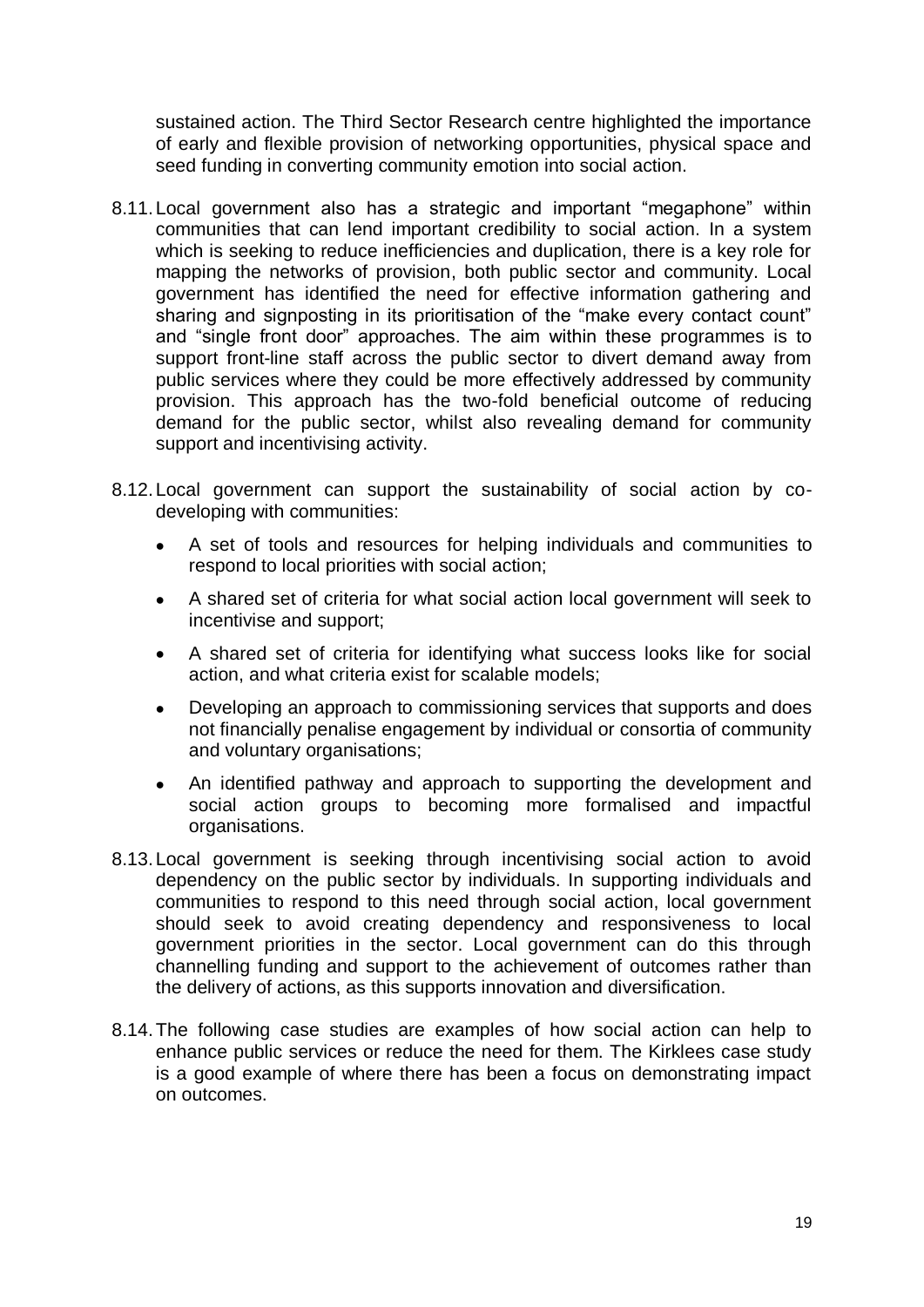# **Case Study 1 - King's College Hospital Volunteers<sup>56</sup>**

Volunteers at King's College Hospital are able to provide the "relational" elements of healthcare that specialists do not have the time (and it would not be effective for them) to do. This includes helping people move about buildings, sitting with patients whilst they are waiting for surgery, playing with children on inpatient wards and generally providing short moments of respite for parents and carers. The volunteers can also help gather important personal information and feedback about services, as patients have sometimes been reluctant to speak to health professionals.

# **Case Study 2 – Casserole Club<sup>57</sup>**

Casserole Club is a local volunteer scheme supported by a web platform that helps people cook and share an extra portion of home-cooked food with others in their neighbourhood who might not be able to cook for themselves or who might be socially isolated. The platform "matches" volunteers with people in their area, and conducts background checks.

# **Case Study 3– Kirklees Community Partnerships<sup>58</sup>**

Focusing on activities which support older and disabled people to maintain their wellbeing and independence, the community partnerships team has succeeded in linking small-scale social action initiatives into a system that enables them to have significant impact on local outcomes. Each year it provides small to medium grants to around 130 social action projects which help people stay healthy in the community. Around half of the projects are user led and have no paid members of staff. The investment totalled £1.5m in 2015/16 and was co-funded by the Council and two CCGs. The Council's partnerships team provide in kind development and administrative support.

**.** 

<sup>&</sup>lt;sup>56</sup> [http://www.nesta.org.uk/sites/default/files/people\\_helping\\_people\\_the\\_future\\_of\\_public\\_services\\_wv.pdf](http://www.nesta.org.uk/sites/default/files/people_helping_people_the_future_of_public_services_wv.pdf)

<sup>57</sup> <http://www.designcouncil.org.uk/resources/case-study/casserole>

<sup>58</sup> <https://www.gov.uk/government/publications/enabling-social-action-guidance>